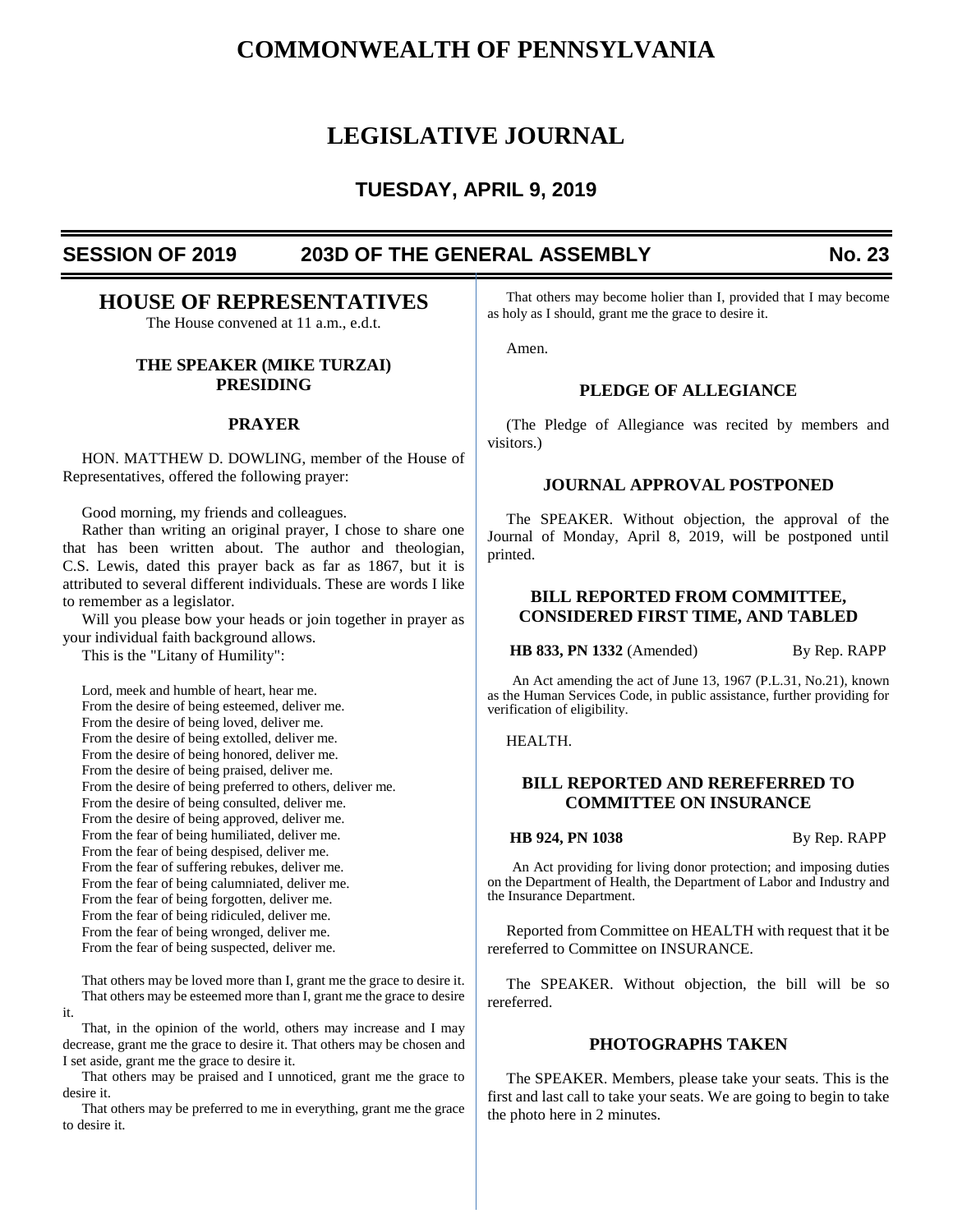All members, please come to the House floor. All members, please take your seats. Staff members, you should all be seated. Members, we cannot take the photo unless you are seated, and it is too expensive to cancel. Everybody, please take your seats.

Republican and Democratic staff members, will you please go and ask the members to be seated. And, Sergeants at Arms, can you please go and ask the members to be seated.

Last call for all members to be on the House floor for the session photo. All members, please come to the House floor.

At this time we are turning it over to the Chief Clerk, who is going to introduce the House photographer. Chief Clerk Dave Reddecliff is going to give you instructions and announce the House photographer.

The CHIEF CLERK. It is the moment you have been waiting for. The photographer will go over a number of instructions. Remember, we are going to be taking two pictures, actually two sets of pictures today, and he will describe all of that for you.

Brian.

Mr. FOSTER. Thank you, Mr. Chief Clerk.

Speaker, Representatives, and guests of the chamber, thank you for affording us this opportunity again. I am too fuzzy to remember how many sessions this is but I have been doing it for quite a while, so thank you so much.

For those who are new to the chamber, welcome. This is your class photo. This is recording history.

(Official photographs were taken.)

The SPEAKER. Thank you, Brian.

Members, the photographer will now be bringing the equipment over to this side. So we will be at ease. And those photos will be taken after caucus. So we will be taking another set of photos from this side after caucus.

Right now we are going to proceed with business.

## **LEAVES OF ABSENCE**

The SPEAKER. There is no request from the majority whip for leave of absence for the Republicans.

The minority whip, Jordan Harris, requests a leave of absence for Representative Mike SCHLOSSBERG of Lehigh County for the day. Without objection, that will be granted.

## **MASTER ROLL CALL**

The SPEAKER. We are going to proceed to vote on the master roll. Members, please proceed to vote.

The following roll call was recorded:

#### PRESENT–199

| Barrar           | Fiedler    | Lawrence  | Raver  |
|------------------|------------|-----------|--------|
| Benninghoff      | Fitzgerald | Lee       | Reads  |
| Bernstine        | Flynn      | Lewis     | Reese  |
| <b>Bizzarro</b>  | Frankel    | Longietti | Rigby  |
| <b>Boback</b>    | Freeman    | Mackenzie | Roae   |
| <b>B</b> orowicz | Fritz      | Madden    | Roebi  |
| Boyle            | Gabler     | Mako      | Rothn  |
| <b>Bradford</b>  | Gainey     | Malagari  | Rozzi  |
| <b>Briggs</b>    | Galloway   | Maloney   | Ryan   |
| <b>Brooks</b>    | Gaydos     | Markosek  | Sainat |
| <b>Brown</b>     | Gillen     | Marshall  | Samu   |
|                  |            |           |        |

Lee Readshaw Longietti Rigby Mackenzie Roae Madden Roebuck Mako Rothman Malagari Rozzi Maloney Ryan Markosek Sainato<br>Marshall Samuels Bullock Gillespie Masser Sanchez

Lawrence Ravenstahl Samuelson

| <b>Burgos</b>   | Gleim          | Matzie     | Sankey       |
|-----------------|----------------|------------|--------------|
| <b>Burns</b>    | Goodman        | McCarter   | Sappey       |
| Caltagirone     | Gregory        | McClinton  | Saylor       |
| Carroll         | Greiner        | McNeill    | Schemel      |
| Causer          | Grove          | Mehaffie   | Schmitt      |
| Cephas          | Hahn           | Mentzer    | Schroeder    |
| Ciresi          | Hanbidge       | Merski     | Schweyer     |
| Comitta         | <b>Harkins</b> | Metcalfe   | Shusterman   |
| Conklin         | <b>Harrell</b> | Metzgar    | Simmons      |
| Cook            | Harris         | Mihalek    | Sims         |
| Cox             | Heffley        | Millard    | Snyder       |
| Cruz            | Helm           | Miller. B. | Solomon      |
| Culver          | Hennessey      | Miller, D. | Sonnev       |
| Cutler          | Hershey        | Mizgorski  | Staats       |
| Daley           | Hickernell     | Moul       | Stephens     |
| Davidson        | Hohenstein     | Mullery    | Struzzi      |
| Davis, A.       | Howard         | Mullins    | Sturla       |
| Davis. T.       | Innamorato     | Murt       | Thomas       |
| Dawkins         | Irvin          | Neilson    | Tobash       |
| Day             | Isaacson       | Nelson     | Toepel       |
| Deasy           | James          | Neshit     | Toohil       |
| DeLissio        | Jones          | O'Mara     | Topper       |
| Delloso         | Jozwiak        | O'Neal     | Ullman       |
| Delozier        | Kail           | Oberlander | Vitali       |
| DeLuca          | Kaufer         | Ortitay    | Walsh        |
| Dermody         | Kauffman       | Otten      | Warner       |
| Diamond         | Keefer         | Owlett     | Warren       |
| DiGirolamo      | Keller, F.     | Pashinski  | Webster      |
| Donatucci       | Kenyatta       | Peifer     | Wentling     |
| Dowling         | Kim            | Petrarca   | Wheatley     |
| <b>Driscoll</b> | Kinsey         | Pickett    | Wheeland     |
| Dunbar          | Kirkland       | Polinchock | White        |
| Dush            | Klunk          | Puskaric   | Williams     |
| Ecker           | Knowles        | Pyle       | <b>Zabel</b> |
| Emrick          | Kortz          | Ouinn      | Zimmerman    |
| Evans           | Kosierowski    | Rabb       |              |
| Everett         | Krueger        | Rader      | Turzai,      |
| Farry           | Kulik          | Rapp       | Speaker      |
| Fee             |                |            |              |

## ADDITIONS–0

#### NOT VOTING–0

#### EXCUSED–3

Keller, M.K. Schlossberg Youngblood

LEAVES ADDED–2

Galloway Keller, F.

The SPEAKER. There are 199 members on the House floor today. We have a quorum.

## **UNCONTESTED CALENDAR**

## **RESOLUTIONS PURSUANT TO RULE 35**

#### Mr. BENNINGHOFF called up **HR 166, PN 1011,** entitled:

A Resolution designating the month of April 2019 as "Professional Counselor Awareness Month" in Pennsylvania.

\* \* \*

#### Mr. FRANKEL called up **HR 207, PN 1247,** entitled:

A Resolution recognizing April 17, 2019, as "World Hemophilia Day" in Pennsylvania.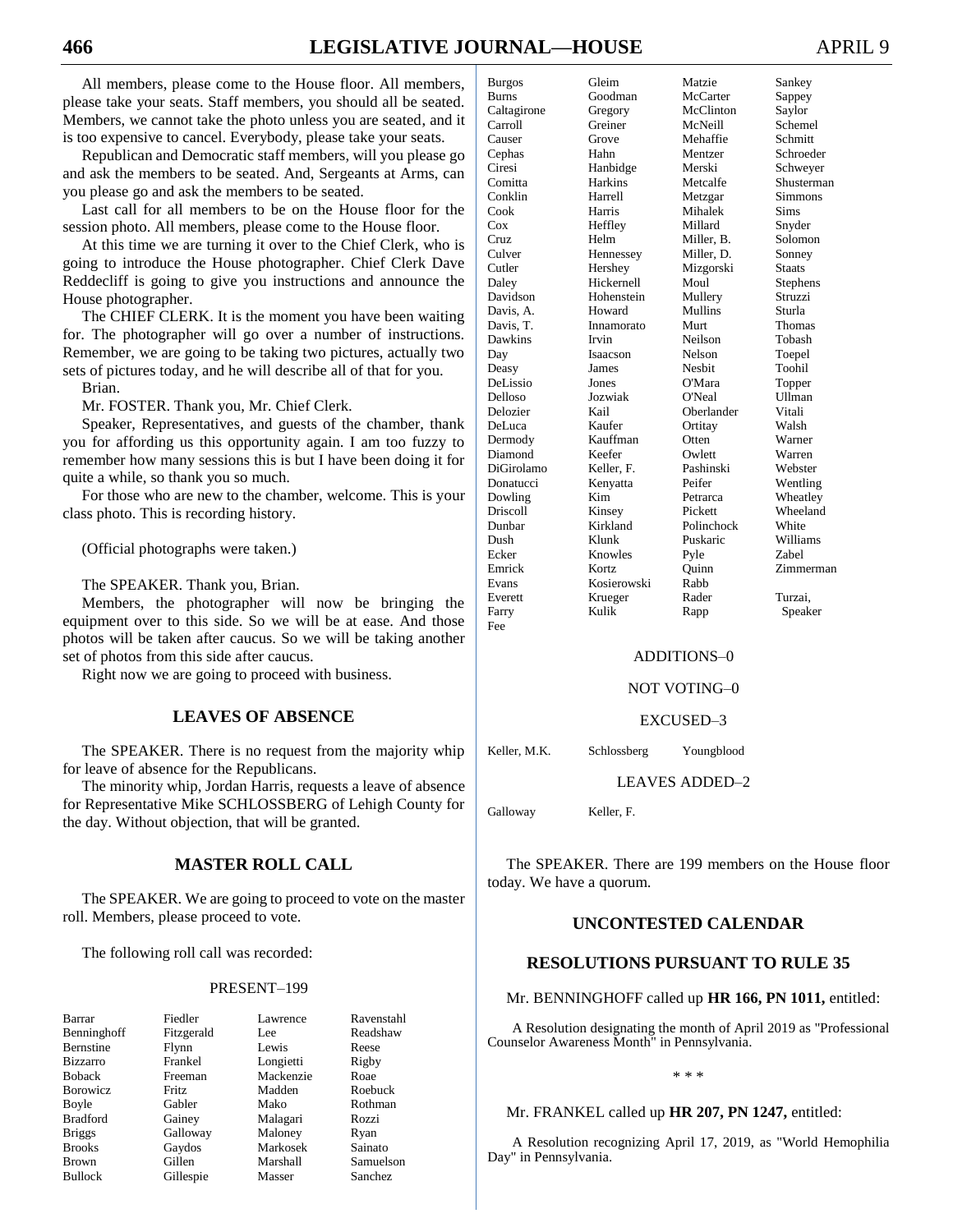Fee

\* \* \*

#### Ms. HAHN called up **HR 208, PN 1248,** entitled:

A Resolution designating the month of April 2019 as "Pennsylvania Community College Month" in Pennsylvania.

\* \* \*

#### Mr. DAWKINS called up **HR 209, PN 1249,** entitled:

A Resolution paying tribute to those who lost their lives during the terrorist attack at the mosques in Christchurch, New Zealand.

\* \* \*

#### Mr. BENNINGHOFF called up **HR 210, PN 1250,** entitled:

A Resolution recognizing the week of April 14 through 20, 2019, as "National Osteopathic Medicine Week" in Pennsylvania.

On the question, Will the House adopt the resolutions?

The following roll call was recorded:

#### YEAS–199

| Barrar           | Fiedler    | Lawrence   | Ravenstahl    |
|------------------|------------|------------|---------------|
| Benninghoff      | Fitzgerald | Lee        | Readshaw      |
| <b>Bernstine</b> | Flynn      | Lewis      | Reese         |
| Bizzarro         | Frankel    | Longietti  | Rigby         |
| Boback           | Freeman    | Mackenzie  | Roae          |
| Borowicz         | Fritz      | Madden     | Roebuck       |
| Boyle            | Gabler     | Mako       | Rothman       |
| Bradford         | Gainey     | Malagari   | Rozzi         |
| <b>Briggs</b>    | Galloway   | Maloney    | Ryan          |
| <b>Brooks</b>    | Gaydos     | Markosek   | Sainato       |
| Brown            | Gillen     | Marshall   | Samuelson     |
| <b>Bullock</b>   | Gillespie  | Masser     | Sanchez       |
| <b>Burgos</b>    | Gleim      | Matzie     | Sankey        |
| Burns            | Goodman    | McCarter   | Sappey        |
| Caltagirone      | Gregory    | McClinton  | Saylor        |
| Carroll          | Greiner    | McNeill    | Schemel       |
| Causer           | Grove      | Mehaffie   | Schmitt       |
| Cephas           | Hahn       | Mentzer    | Schroeder     |
| Ciresi           | Hanbidge   | Merski     | Schweyer      |
| Comitta          | Harkins    | Metcalfe   | Shusterman    |
| Conklin          | Harrell    | Metzgar    | Simmons       |
| Cook             | Harris     | Mihalek    | Sims          |
| Cox              | Heffley    | Millard    | Snyder        |
| Cruz             | Helm       | Miller, B. | Solomon       |
| Culver           | Hennessey  | Miller, D. | Sonney        |
| Cutler           | Hershey    | Mizgorski  | <b>Staats</b> |
| Daley            | Hickernell | Moul       | Stephens      |
| Davidson         | Hohenstein | Mullery    | Struzzi       |
| Davis, A.        | Howard     | Mullins    | Sturla        |
| Davis, T.        | Innamorato | Murt       | Thomas        |
| Dawkins          | Irvin      | Neilson    | Tobash        |
| Day              | Isaacson   | Nelson     | Toepel        |
| Deasy            | James      | Nesbit     | Toohil        |
| DeLissio         | Jones      | O'Mara     | Topper        |
| Delloso          | Jozwiak    | O'Neal     | Ullman        |
| Delozier         | Kail       | Oberlander | Vitali        |
| DeLuca           | Kaufer     | Ortitay    | Walsh         |
| Dermody          | Kauffman   | Otten      | Warner        |
| Diamond          | Keefer     | Owlett     | Warren        |
| DiGirolamo       | Keller, F. | Pashinski  | Webster       |
| Donatucci        | Kenyatta   | Peifer     | Wentling      |
| Dowling          | Kim        | Petrarca   | Wheatley      |
| Driscoll         | Kinsey     | Pickett    | Wheeland      |
| Dunbar           | Kirkland   | Polinchock | White         |
|                  |            |            |               |

Dush Klunk Puskaric Williams Ecker Knowles Pyle Zabel

Emrick Kortz Quinn Zimmerman Evans Kosierowski Rabb Everett Krueger Rader Turzai, Farry Kulik Rapp Speaker

NAYS–0

#### NOT VOTING–0

EXCUSED–3

Keller, M.K. Schlossberg Youngblood

The majority having voted in the affirmative, the question was determined in the affirmative and the resolutions were adopted.

## **BILLS REPORTED FROM COMMITTEE, CONSIDERED FIRST TIME, AND TABLED**

#### **HB 316, PN 296** By Rep. BOBACK

An Act establishing a task force on the opioid abuse epidemic's impact on children and providing for powers and duties of the task force.

#### CHILDREN AND YOUTH.

#### **HB 856, PN 1333** (Amended) By Rep. BOBACK

An act amending Title 67 (Public Welfare) of the Pennsylvania Consolidated Statutes, in preliminary provisions, further providing for definitions; in medical assistance hearings and appeals, further providing for definitions; in public welfare generally, providing for adoption opportunities and for family finding and kinship care; establishing the Kinship Care Program and the Subsidized Permanent Legal Custodianship Program; making related repeals; and making editorial changes.

#### CHILDREN AND YOUTH.

## **SENATE MESSAGE**

## RECESS RESOLUTION FOR CONCURRENCE

The clerk of the Senate, being introduced, presented the following extract from the Journal of the Senate, which was read as follows:

> In the Senate, April 8, 2019

RESOLVED, (the House of Representatives concurring), Pursuant to Article II, Section 14 of the Pennsylvania Constitution, that when the Senate recesses this week, it reconvene on Monday, April 29, 2019, unless sooner recalled by the President Pro Tempore of the Senate; and be it further

RESOLVED, Pursuant to Article II, Section 14 of the Pennsylvania Constitution, that when the House of Representatives recesses this week, it reconvene on Monday, April 15, 2019, unless sooner recalled by the Speaker of the House of Representatives; and be it further

RESOLVED, Pursuant to Article II, Section 14 of the Pennsylvania Constitution, that when the House of Representatives recesses the week of April 15, 2019, it reconvene on Monday, April 29, 2019, unless sooner recalled by the Speaker of the House of Representatives.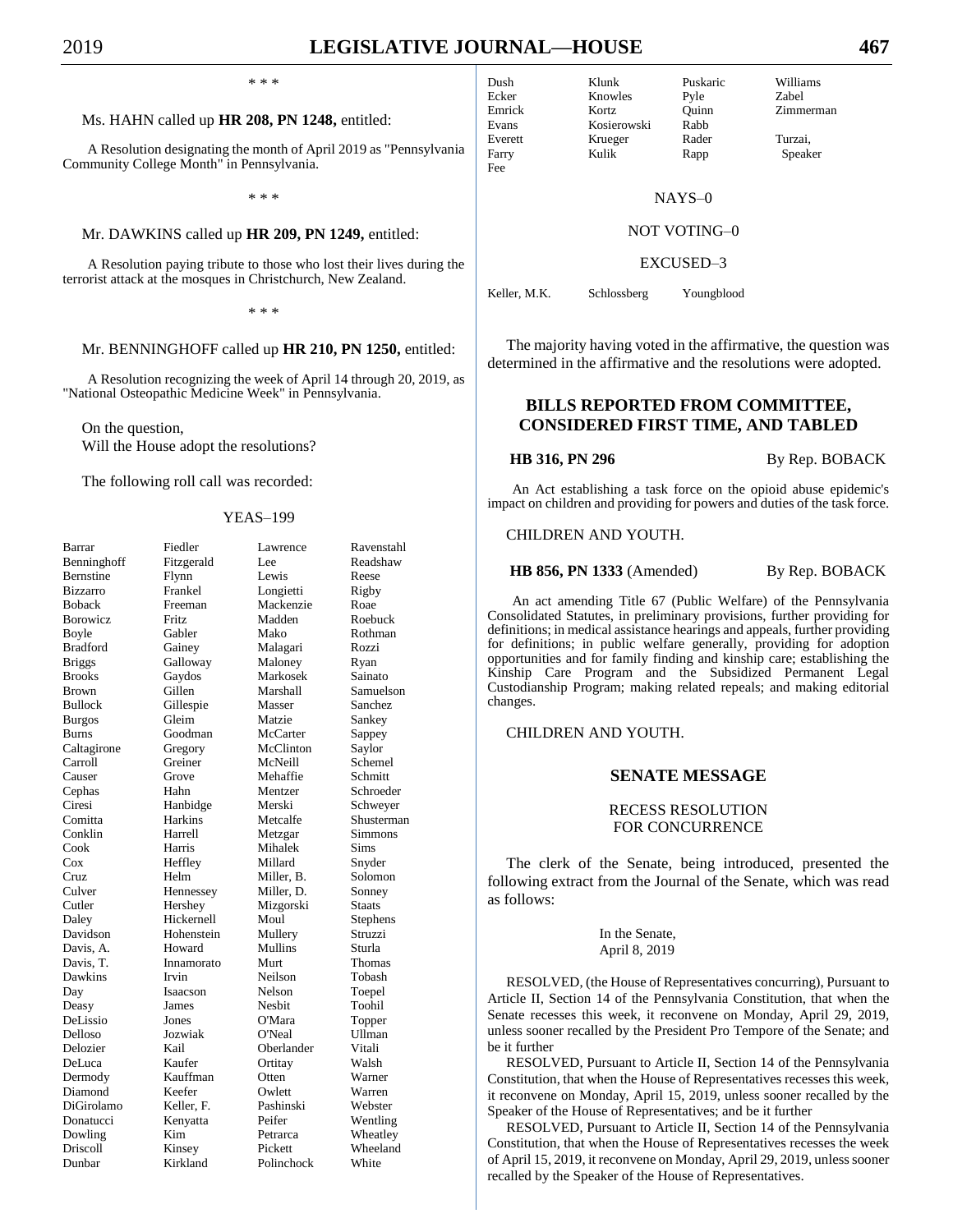Ordered, That the clerk present the same to the House of Representatives for its concurrence.

On the question, Will the House concur in the resolution of the Senate? Resolution was concurred in. Ordered, That the clerk inform the Senate accordingly.

The SPEAKER. Members, we are going to do committee announcements and caucus announcements right now. We are going to break for the committees and the caucus meetings. Because we are going to have to set up before we do the photos, we have no speakers on resolutions with guests today. I normally do that at the end of the session, but we are going to have some time while things are being set up for the next photo. So whenever we are returning to the floor, the first thing we are going to do is we are going to just have members who want to speak on the resolutions do that while we are getting set for the photograph, the last stages of the photograph from my right, your left. And then we will proceed to the legislative calendar for today, after the photo.

## **APPROPRIATIONS COMMITTEE MEETING**

The SPEAKER. The Chair is going to call on the Appropriations chair, Stan Saylor, for a committee announcement, sir.

Mr. SAYLOR. Thank you, Mr. Speaker.

The Appropriations Committee will meet immediately in the majority caucus room. Again, the Appropriations Committee will meet in the majority caucus room immediately.

Thank you, Mr. Speaker.

The SPEAKER. The Appropriations Committee will meet immediately in the majority caucus room.

## **ENVIRONMENTAL RESOURCES AND ENERGY COMMITTEE MEETING**

The SPEAKER. The Environmental Resources and Energy chair is called upon for a committee announcement, Representative Daryl Metcalfe.

Mr. METCALFE. Thank you, Mr. Speaker.

Mr. Speaker, immediately upon the break the House Environmental Resources and Energy Committee will hold a voting meeting in G-50 of Irvis Office Building to consider HB 414 as well as any other business that might come before the committee, Mr. Speaker. So it is G-50 of Irvis Office Building immediately at the break, voting meeting for the House Environmental Resources and Energy Committee.

Thank you, Mr. Speaker.

The SPEAKER. Thank you, sir.

The Environmental Resources and Energy Committee will meet immediately in G-50 Irvis Office Building.

Are there any other committee announcements before I call on the caucus chairs?

## **REPUBLICAN CAUCUS**

The SPEAKER. The majority caucus chair, Representative Marcy Toepel, for a majority Republican caucus announcement. Mrs. TOEPEL. Thank you, Mr. Speaker.

Republicans will caucus at 12 o'clock. We would be prepared to return to the floor at 12:45. Thank you.

The SPEAKER. Thank you.

## **DEMOCRATIC CAUCUS**

The SPEAKER. The minority caucus chair, Representative Joanna McClinton, for a minority Democratic caucus announcement.

Ms. McCLINTON. Thank you, Mr. Speaker.

House Democrats, we will caucus at 12 noon and we will return to this floor at 12:45.

The SPEAKER. So, members, when we do return at 12:45, I am going to have those, I think, there are four members that want to speak on resolutions, we are going to do those first, then we are going to proceed right into the photograph, then we will begin the legislative calendar. But we are going to do that at 12:45 here on the House floor, we will proceed to the photograph, and then to the legislative calendar.

### **RECESS**

The SPEAKER. The House will stand in recess until 12:45.

## **RECESS EXTENDED**

The time of recess was extended until 1 p.m.; further extended until 1:15 p.m.; further extended until 1:30 p.m.; further extended until 1:45 p.m.

## **AFTER RECESS**

The time of recess having expired, the House was called to order.

## **BILLS REREPORTED FROM COMMITTEE**

**HB 223, PN 193** By Rep. SAYLOR

An Act authorizing the Department of General Services, with the approval of the Pennsylvania Historical and Museum Commission and the Governor, to grant and convey to French Azilum, Inc., certain lands situate in Asylum Township, Bradford County.

APPROPRIATIONS.

**HB 279, PN 1330** By Rep. SAYLOR

An Act amending Title 42 (Judiciary and Judicial Procedure) of the Pennsylvania Consolidated Statutes, in particular rights and immunities, further providing for rescue from motor vehicle.

APPROPRIATIONS.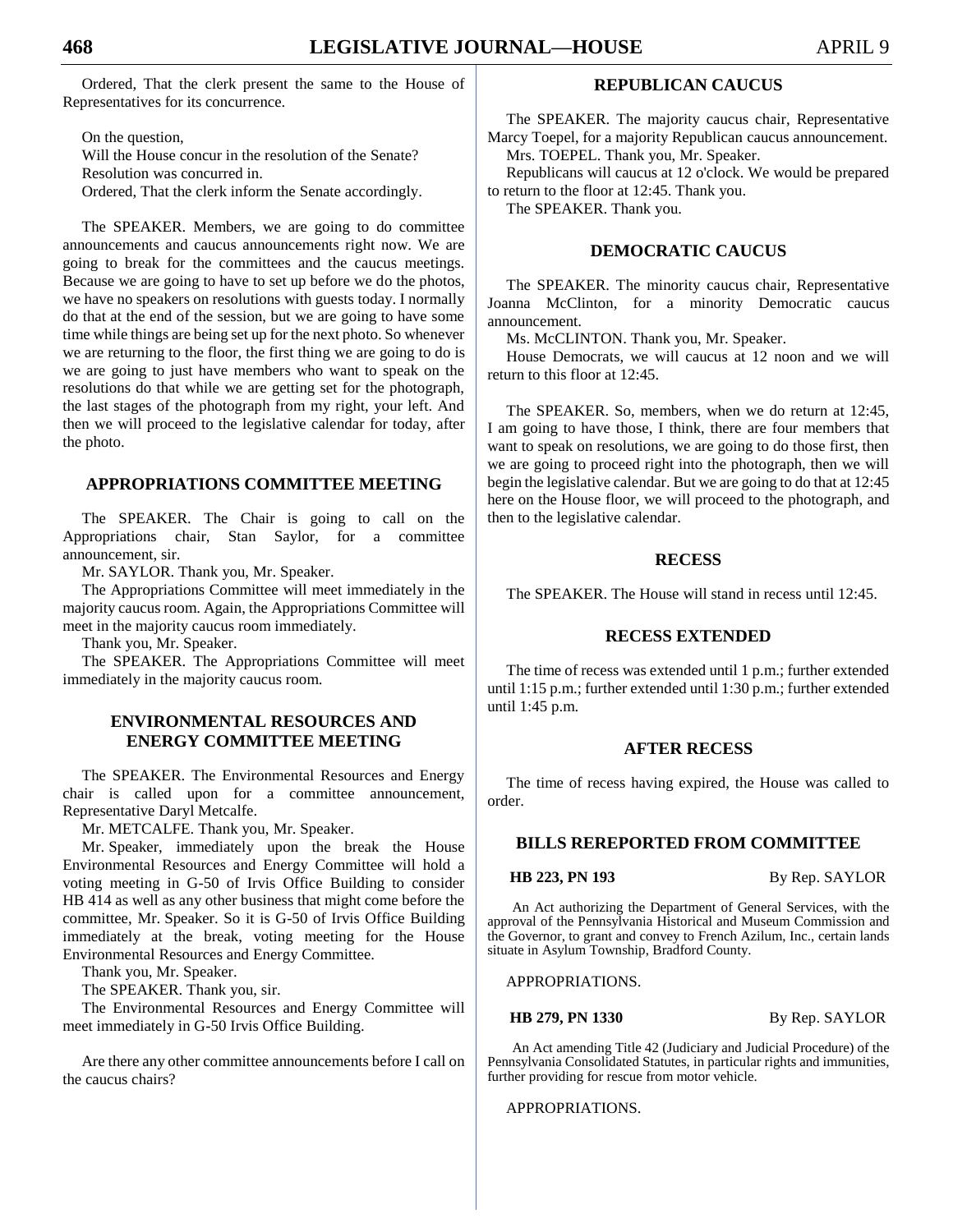## 2019 **LEGISLATIVE JOURNAL—HOUSE 469**

**HB 288, PN 261** By Rep. SAYLOR

An Act amending Title 18 (Crimes and Offenses) of the Pennsylvania Consolidated Statutes, in offenses against the family, further providing for the offense of concealing death of child.

APPROPRIATIONS.

**HB 315, PN 295** By Rep. SAYLOR

An Act amending Title 18 (Crimes and Offenses) of the Pennsylvania Consolidated Statutes, in sexual offenses, providing for the offense of female mutilation.

APPROPRIATIONS.

**HB 422, PN 1088** By Rep. SAYLOR

An Act amending the act of November 10, 1999 (P.L.491, No.45), known as the Pennsylvania Construction Code Act, in training and certification of inspectors, further providing for training of inspectors.

APPROPRIATIONS.

**HB 503, PN 862** By Rep. SAYLOR

An Act amending Title 42 (Judiciary and Judicial Procedure) of the Pennsylvania Consolidated Statutes, in depositions and witnesses, providing for procedures to protect victims and witnesses with intellectual disabilities or autism.

APPROPRIATIONS.

**HB 504, PN 492** By Rep. SAYLOR

An Act amending Title 18 (Crimes and Offenses) of the Pennsylvania Consolidated Statutes, in sexual offenses, further providing for evidence of victim's sexual conduct.

APPROPRIATIONS.

**HB 505, PN 493** By Rep. SAYLOR

An Act amending Title 42 (Judiciary and Judicial Procedure) of the Pennsylvania Consolidated Statutes, in depositions and witnesses, further providing for admissibility of certain statements.

APPROPRIATIONS.

## **BILL REPORTED FROM COMMITTEE, CONSIDERED FIRST TIME, AND TABLED**

#### **HB 1045, PN 1186** By Rep. SAYLOR

An Act amending Title 64 (Public Authorities and Quasi-Public Corporations) of the Pennsylvania Consolidated Statutes, in Commonwealth Financing Authority, further providing for board.

#### APPROPRIATIONS.

The SPEAKER. I am going to invite Representative Dawkins and Representative Johnson-Harrell to speak on HR 209. They will be followed by Representative Hahn – or I apologize, they will be followed by Representative Frankel on HR 207, World Hemophilia Day; then Representative Marcia Hahn on Community College Month; then Representative Benninghoff on Counselor Awareness Month and Osteopathic Medicine Week.

Representative Dawkins and Representative Johnson-Harrell. Members, I would ask you to please take your seats. I know members are still coming onto the floor.

Representative Dawkins, the floor is yours. And he is going to be honoring the shooting victims in New Zealand. And you know, the issue here is this is a resolution, so it is a memorial and it is going to be tied to the resolution itself. We are not getting into policy issues here at this time. This is not legislation; this is a resolution. So I am going to turn it over to Representative Dawkins.

Members, please take your seats. I am going to have the Sergeants at Arms close the doors of the House. If members need to come on though, please let them on.

Representative Dawkins, you may proceed.

Please, if you could close the doors of the House though. Members, if you could take your seats.

## **STATEMENT BY MR. DAWKINS AND MRS. HARRELL**

The SPEAKER. Representative Dawkins is going to be speaking about the victims in New Zealand, so if you could please take your seats and we will close the doors of the House, however.

Mr. DAWKINS. Thank you, Mr. Speaker.

So today we are paying tribute to those who have lost their lives during the terrorist attack at the mosques in Christchurch, New Zealand.

"WHEREAS, At approximately 1:40 p.m. on Friday, March 15, 2019, a gunman entered a Christchurch, New Zealand city mosque with a semi-automatic weapon and opened fire…during Jumu'ah prayer; and

"WHEREAS, The gunman then proceeded to a second mosque and continued on his murderous rampage; and

"WHEREAS, The gunman shot and killed a total of 50 people and seriously injured 50 others; and

"WHEREAS, The attack is New Zealand's worst terror attack and deadliest mass shooting and incident of violence against the Muslim community in its history; and

"WHEREAS, New Zealand Prime Minister Jacinda Ardern described the horror as a terrorist attack, saying it was perpetrated by suspects with 'extremist views' that had no place in her country or the wider world; and

"WHEREAS, Stories of the bravery of those inside the mosques have revealed that some acted as heroes in an attempt to shield family members and" children and other "fellow worshipers," actually chasing down the gunman from the first mosque, "thus preventing further loss of life; and

"WHEREAS, The terrorist attack appeared to have been carried out by a white nationalist who posted a racist manifesto online and streamed live video of the killings; and

"WHEREAS, A 28-year-old man from Australia was charged with murder, and the New Zealand police have said he would face additional charges and were considering charging him under the country's Terrorism Suppression Act 2002; and

"WHEREAS, With an immense outpouring of support from all over the world, people have shown they value the lives and contributions of those of all religions and advocate love and acceptance over hate and ignorance…."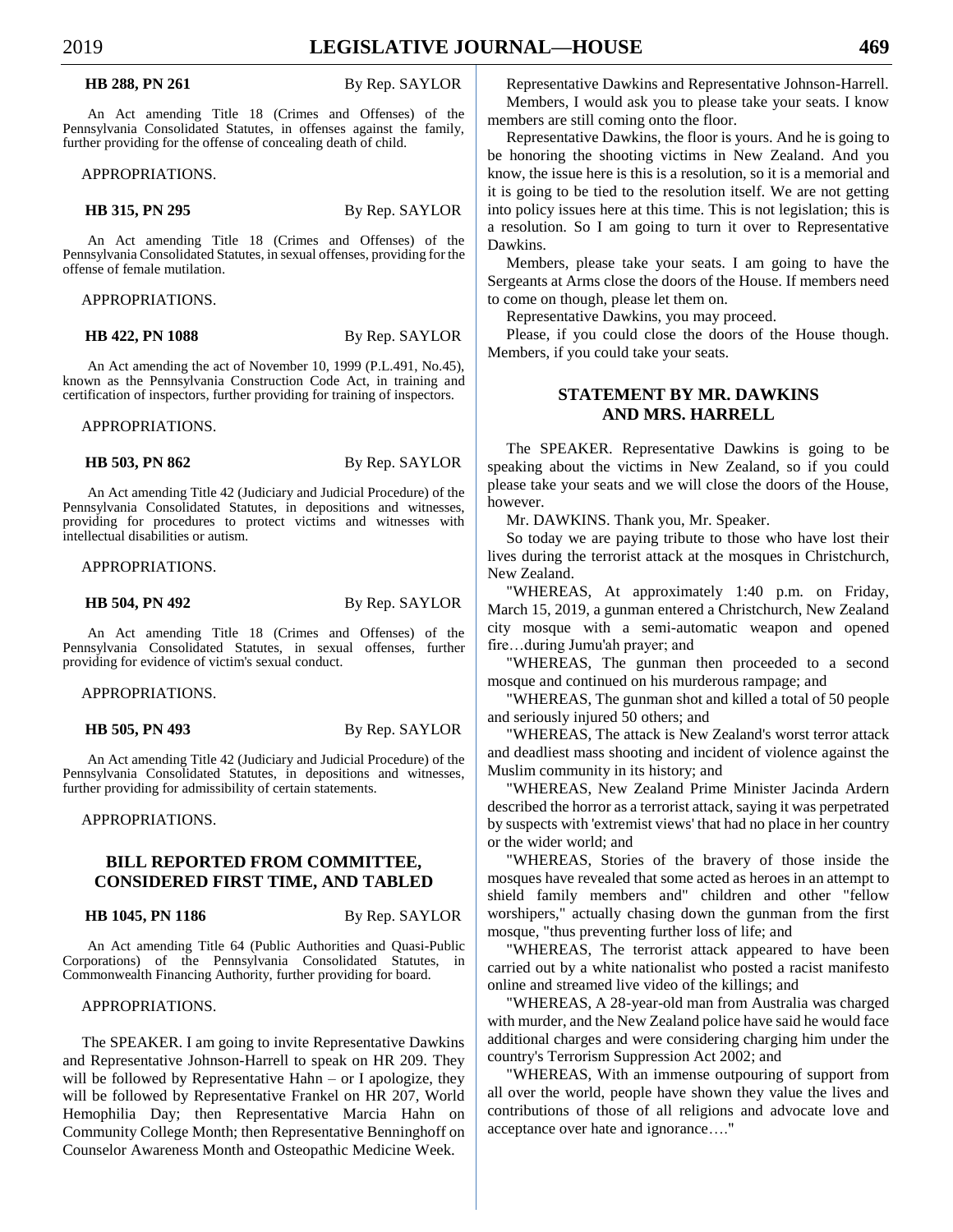Mrs. HARRELL. "WHEREAS, The House of Representatives of the Commonwealth of Pennsylvania denounces the killing of innocent people and the use of violence to express hate and inflict terror; therefore be it

"RESOLVED, That the House of Representatives of the Commonwealth of Pennsylvania pay tribute to those who lost their lives during the terrorist attack at the mosques in Christchurch, New Zealand; and be it further

"RESOLVED, That the House of Representatives of the Commonwealth of Pennsylvania extend its deepest condolences to the families and friends of the victims; and be it further

"RESOLVED, That the House of Representatives of the Commonwealth of Pennsylvania acknowledge the efforts of the emergency responders and law enforcement officers who risked their lives to protect their community as well as all those who sought to help victims during and after the shootings; and be it further

"RESOLVED, That the House of Representatives of the Commonwealth of Pennsylvania express its strong support for the survivors of the terrorist attack as well as all the residents of Christchurch, New Zealand in their recovery and healing; and be it further

"RESOLVED, That the House of Representatives of the Commonwealth of Pennsylvania commit to doing what it can to combat the proliferation of hate, terror and violence in our communities and in our Commonwealth; and be it further

"RESOLVED, That a copy of this resolution be transmitted to Prime Minister Jacinda Ardern, 658 New North Road, Morningside, Auckland, New Zealand."

And congratulations to New Zealand for passing safe gun reform legislation within the first week after this happened.

The SPEAKER. This is on the resolution, please.

Any other remarks, Representative Dawkins?

We are now going to open the doors of the House.

## **REMARKS SUBMITTED FOR THE RECORD**

The SPEAKER. The Speaker calls upon Representative Frankel to speak on World Hemophilia Day and that is HR 207. Representative Frankel.

Mr. FRANKEL. Mr. Speaker, I will be submitting my remarks for the record. Thank you.

The SPEAKER. Thank you, Representative Frankel. He submits his remarks for the record.

Mr. FRANKEL submitted the following remarks for the Legislative Journal:

Thank you, Mr. Speaker.

Mr. Speaker, more than 400,000 people worldwide live with hemophilia, a rare disorder that prevents blood from clotting, causing people to bleed for long periods of time. For someone living with hemophilia, cuts and internal injuries have difficulty healing, and internal bleeding into the joints can result in pain and permanent damage. About 10 percent of the 20,000 U.S. individuals living with hemophilia live in Pennsylvania, according to the Hemophilia Foundation.

Mr. Speaker, World Hemophilia Day gives us an opportunity to educate people about bleeding disorders which we hope will lead to proper diagnoses and treatment. It is my hope, Mr. Speaker, that this resolution helps raise awareness of this rare disorder. Together we can help those living with this condition, their families and caregivers to advocate for better access to treatment and care.

I would like to thank my colleagues for supporting this resolution. Thank you, Mr. Speaker.

## **STATEMENT BY MS. HAHN**

The SPEAKER. Representative Hahn, on HR 208. Ms. HAHN. Thank you, Mr. Speaker.

I want to thank members for your vote on HR 208, which designates the month of April 2019 as "Community College Month" in Pennsylvania. I am pleased and proud to have one of our country's 1462 community colleges in my district, and one of the best as well, in Northampton Community College.

There was a time when community colleges were viewed as an alternative. While they remain a less costly education option, community colleges are now viewed as a solid pathway to a successful career. In some ways they are still America's best kept secret, but we are still here to tell you the secret is out and the story is they have a good one for all the students of all ages.

Thank you, Mr. Speaker.

The SPEAKER. Thank you.

### **STATEMENT BY MR. BENNINGHOFF**

The SPEAKER. Representative Kerry Benninghoff, on HR 166 and then he will speak on HR 210.

Again, if the Sergeants at Arms could close the doors of the House. I would ask all members to please pay attention.

Mr. BENNINGHOFF. Thank you, Mr. Speaker and the members of this great chamber.

I will be brief. I just want to take a moment to recognize HR 166, which is the Professional Counselor Awareness Month, as well as HR 210, which is National Osteopathic Medicine Week. We have a tendency to look at health care and only talk about doctors and nurses, and while we need them very, very much and appreciate what they do, we have a lot of great professional health-care givers here in Pennsylvania. As we know, licensed professional counselors are doctoral and master's level degree mental health providers trained to work with individuals and families and groups in treating mental and behavioral health and emotional disorders. We talk about a lot of different ailments on this floor, and we are very, very blessed to have these clinicians in our Commonwealth. I believe there are over 7,000 of them as well. With the doctors of osteopathy, we have over 8,500 licensed here in the State of the Commonwealth. And I introduce these resolutions to make sure they get their fair due of recognition, and I thank the members for their unanimous vote.

Mr. Speaker, thank you very much.

The SPEAKER. Thank you, Representative.

We are going to now begin to take the photo. All members are asked come to the House floor, please take your seats. We will be taking the photo now from my right side, from the members' left side.

All members are asked to come to the House floor. We are going to give members an additional 3 minutes to get to the floor; staff, 3 minutes. Please clear your desks.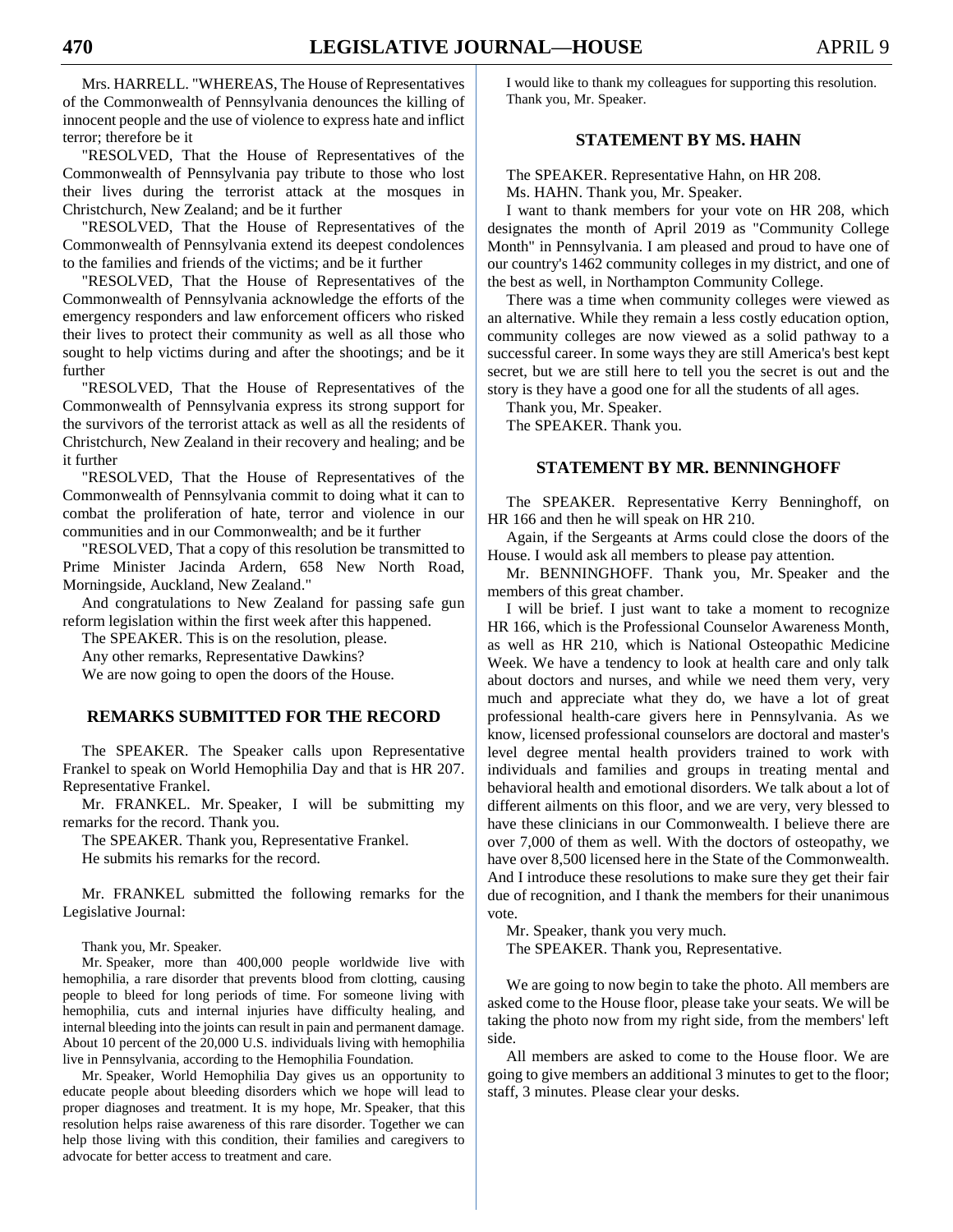## **LEAVE OF ABSENCE**

The SPEAKER. Representative Fred KELLER has requested to be placed on leave. Without objection, that will be granted.

## **PHOTOGRAPHS TAKEN**

The SPEAKER. All members, please take your seats. I know there are important legislative discussions, but we are going to take the photo, the second photo. Sergeants at Arms, can you ask members and staff to please take their seats. All members, please come to the House floor. At 2 o'clock we will be beginning with the photograph, so I am asking all members to please come to the House floor. If staff to the respective leadership teams could please call members that you see are not on the House floor just to remind them to please come to the House floor for the photo. If respective leadership staff, just if you see that a certain member is missing, if you could call him or her on that person's respective cell phone just to alert them to come to the floor.

All members, please take your seats. We are going to begin with the photograph right now. One last call for any members who are not on the House floor. Please come to the floor. We are going to begin in one minute.

Brian, if you want to give directions, please feel free. Thank you, sir.

(Official photographs were taken.)

## **HOUSE BILLS INTRODUCED AND REFERRED**

**No. 508** By Representatives COX, BARRAR, GILLEN, GLEIM, HELM, JAMES, KAUFFMAN, KEEFER, KORTZ, METCALFE, B. MILLER, MOUL, PICKETT, RYAN, ZIMMERMAN and DeLUCA

An Act providing for parental rights protection.

Referred to Committee on CHILDREN AND YOUTH, April 9, 2019.

**No. 527** By Representatives COX, BARRAR, BERNSTINE, BOBACK, GABLER, GILLEN, HEFFLEY, HERSHEY, HILL-EVANS, JAMES, JONES, KAUFFMAN, KEEFER, MILLARD, B. MILLER, PICKETT, RAPP, RYAN, TOPPER and ZIMMERMAN

An Act amending the act of May 17, 1921 (P.L.789, No.285), known as The Insurance Department Act of 1921, in preliminary provisions, further providing for application of act.

Referred to Committee on INSURANCE, April 9, 2019.

No. 811 By Representatives COX, BERNSTINE, CIRESI, FREEMAN, HILL-EVANS, JONES, KEEFER, KINSEY, MASSER, MERSKI, D. MILLER, MULLINS, NEILSON, RAPP, ROZZI, SCHLOSSBERG, STAATS and ZIMMERMAN

An Act amending Title 63 (Professions and Occupations (State Licensed)) of the Pennsylvania Consolidated Statutes, providing for licensing for individuals with a criminal conviction and for occupational licensing for low-income individuals.

Referred to Committee on PROFESSIONAL LICENSURE, April 9, 2019.

**No. 820** By Representatives COX, BARRAR, COOK, DeLUCA, DRISCOLL, FREEMAN, GILLEN, GLEIM, JOHNSON-HARRELL, KAUFFMAN, LEWIS, MACKENZIE, McNEILL, MENTZER, NEILSON, READSHAW, STRUZZI and ZIMMERMAN

An Act amending the act of March 4, 1971 (P.L.6, No.2), known as the Tax Reform Code of 1971, in personal income tax, further providing for special tax provisions for poverty and for returns and liability.

Referred to Committee on FINANCE, April 9, 2019.

**No. 1005** By Representatives COX, BERNSTINE, BROWN, IRVIN, KIRKLAND, MASSER, MILLARD, MURT, NEILSON, PICKETT, PYLE, READSHAW, SAYLOR, STRUZZI and ZIMMERMAN

An Act amending the act of October 27, 2014 (P.L.2911, No.191), known as the Achieving Better Care by Monitoring All Prescriptions Program (ABC-MAP) Act, further providing for purpose, for definitions, for powers and duties of board, for establishment of program and for requirements for dispensers and pharmacies; providing for requirements for first responders; and further providing for access to prescription information.

Referred to Committee on HEALTH, April 9, 2019.

**No. 1111** By Representatives COX, BARRAR, DeLUCA, DRISCOLL, MILLARD, RADER and ULLMAN

An Act amending the act of June 3, 1937 (P.L.1333, No.320), known as the Pennsylvania Election Code, in district election officers, further providing for instruction of election officers in voting machine districts and unqualified officers not to serve; in ballots, further providing for number of ballots to be printed and specimen ballots; and, in electronic voting systems, further providing for requirements of electronic voting systems.

Referred to Committee on STATE GOVERNMENT, April 9, 2019.

No. 1165 By Representatives CALTAGIRONE, SAMUELSON, FREEMAN, JAMES, BERNSTINE, KINSEY, BARRAR, LONGIETTI, NEILSON, MURT, HILL-EVANS, MILLARD, WARREN, OTTEN, SAYLOR, DeLUCA, DEASY, SAINATO, GILLEN and WEBSTER

An Act amending Title 75 (Vehicles) of the Pennsylvania Consolidated Statutes, in registration of vehicles, providing for special plates for pediatric cancer research and establishing the Pediatric Cancer Research Fund.

Referred to Committee on TRANSPORTATION, April 9, 2019.

**No. 1166** By Representatives JOZWIAK, GALLOWAY, BARRAR, FARRY, NEILSON, GAYDOS, FRITZ, STAATS, TOEPEL, DiGIROLAMO, KINSEY, THOMAS, RADER, DRISCOLL and T. DAVIS

An Act amending the act of May 11, 1889 (P.L.188, No.210), entitled "A further supplement to an act, entitled 'An act to establish a board of wardens for the Port of Philadelphia, and for the regulation of pilots and pilotage, and for other purposes,' approved March twenty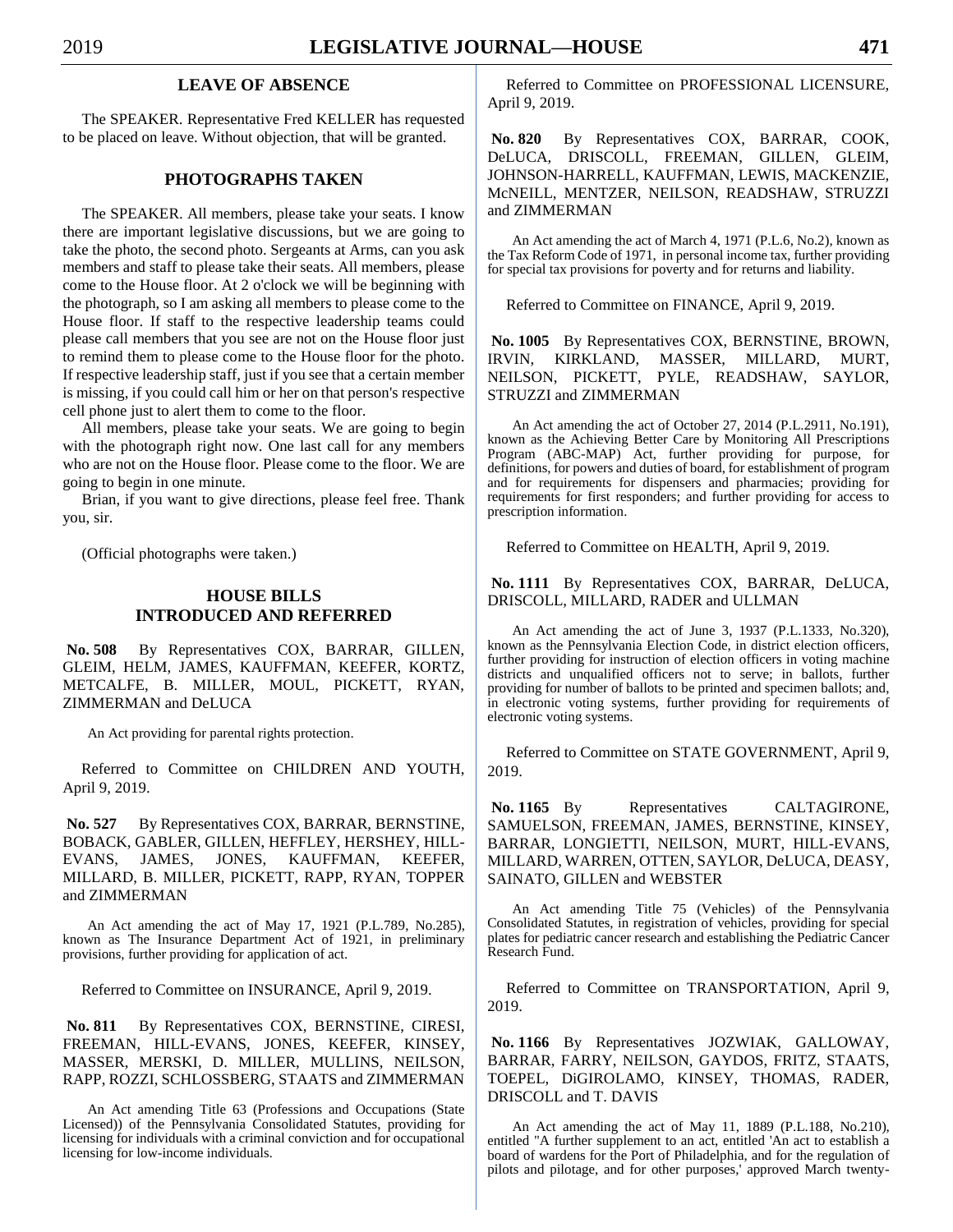ninth, one thousand eight hundred and three, and for regulating the rates of pilotage and number of pilots," further providing for rates of pilotage and computation, for pilotage fees and unit charge and for charges for services.

Referred to Committee on COMMERCE, April 9, 2019.

**No. 1167** By Representatives CALTAGIRONE, HILL-EVANS and CIRESI

An Act amending Title 9 (Burial Grounds) of the Pennsylvania Consolidated Statutes, providing for the restoration of cemeteries and establishing the State Board of Cemetery Relief Directors and the Cemetery Relief Fund.

Referred to Committee on PROFESSIONAL LICENSURE, April 9, 2019.

**No. 1168** By Representatives CALTAGIRONE, FREEMAN, HILL-EVANS, MILLARD and GILLEN

An Act amending the act of March 4, 1971 (P.L.6, No.2), known as the Tax Reform Code of 1971, in sales and use tax, further providing for the definition of "building machinery and equipment."

Referred to Committee on FINANCE, April 9, 2019.

**No. 1169** By Representatives SONNEY, BERNSTINE, BIZZARRO, FREEMAN, HILL-EVANS, IRVIN, JAMES, KEEFER, MASSER, MILLARD, NEILSON and PICKETT

An Act amending the act of January 14, 1952 (1951 P.L.1898, No.522), known as the Funeral Director Law, further providing for conduct of business by individuals and partnerships.

Referred to Committee on PROFESSIONAL LICENSURE, April 9, 2019.

No. 1170 By Representatives MACKENZIE, GALLOWAY, BARRAR, T. DAVIS, KEEFER, MILLARD, NEILSON, READSHAW and MENTZER

An Act prohibiting the employment of unauthorized employees; requiring construction industry employers to verify the Social Security numbers of employees; and imposing penalties.

Referred to Committee on LABOR AND INDUSTRY, April 9, 2019.

**No. 1171** By Representatives TOOHIL, MURT, STEPHENS, JAMES, NEILSON, DONATUCCI, PICKETT, MILLARD and LAWRENCE

An Act amending Title 42 (Judiciary and Judicial Procedure) of the Pennsylvania Consolidated Statutes, in particular rights and immunities, providing for contracts or agreements for nondisclosure of certain conduct.

Referred to Committee on JUDICIARY, April 9, 2019.

**No. 1212** By Representatives COX, BARRAR, FREEMAN, ROZZI, STURLA and ULLMAN

An Act amending the act of June 3, 1937 (P.L.1333, No.320), known as the Pennsylvania Election Code, in electronic voting systems, further providing for requirements of electronic voting systems.

Referred to Committee on STATE GOVERNMENT, April 9, 2019.

**No. 1234** By Representatives COX, DUSH, FRITZ, KAUFFMAN, MACKENZIE, MILLARD, NELSON, RIGBY and WHEELAND

An Act amending the act of June 2, 1915 (P.L.736, No.338), known as the Workers' Compensation Act, in liability and compensation, further providing for the definitions of "injury," "personal injury" and "injury arising in the course of his employment," providing for diseases with long latency periods between occupational exposure and manifestation of the disease and further providing for liability.

Referred to Committee on LABOR AND INDUSTRY, April 9, 2019.

## **SENATE BILL FOR CONCURRENCE**

The clerk of the Senate, being introduced, presented the following bill for concurrence:

#### **SB 372, PN 453**

Referred to Committee on STATE GOVERNMENT, April 9, 2019.

## **STATEMENT BY MR. DeLUCA**

The SPEAKER. Representative Tony DeLuca is recognized on unanimous consent.

Mr. DeLUCA. Thank you, Mr. Speaker.

I want to apologize to the House for being late on the floor, but I had a great opportunity today with – you know, we had a lot of visitors coming up to our office. But one of the things that makes this job so rewarding and let me give you an example.

Twenty years ago I had a situation where a husband and wife and a little girl came in to see me, and the husband needed a bone marrow transplant. And the husband – in Arkansas they did a double transplant, it was experimental, but the insurance companies would not let him go. They wanted him to go to Pittsburgh where they did not have this experimental treatment. His father was  $a - I$  mean, his brother was a doctor and could not even get him to go out there. While at that time being the Insurance chairman, I got involved and I took the insurance industry on on the floor of the House. Two days later he was in Arkansas getting that bone marrow transplant, and the residents back there were paying for him to go back and forth as an outpatient.

About 10 years ago I am on a platform for one of the parades and the mother comes – her daughter is in the parade – and her mother comes up and she grabs my hand and says, "Representative DeLuca, my husband is still here today." Today I met her daughter. I met the daughter of the father. Twenty years later she thanked me; she came – she is a pharmacist – she came up here and says, "Mr. DeLuca, my father is still alive and he is free."

This is what this job is all about. It makes it rewarding, what we can do to help constituents. I just wanted to bring that to your attention. Thank you very much.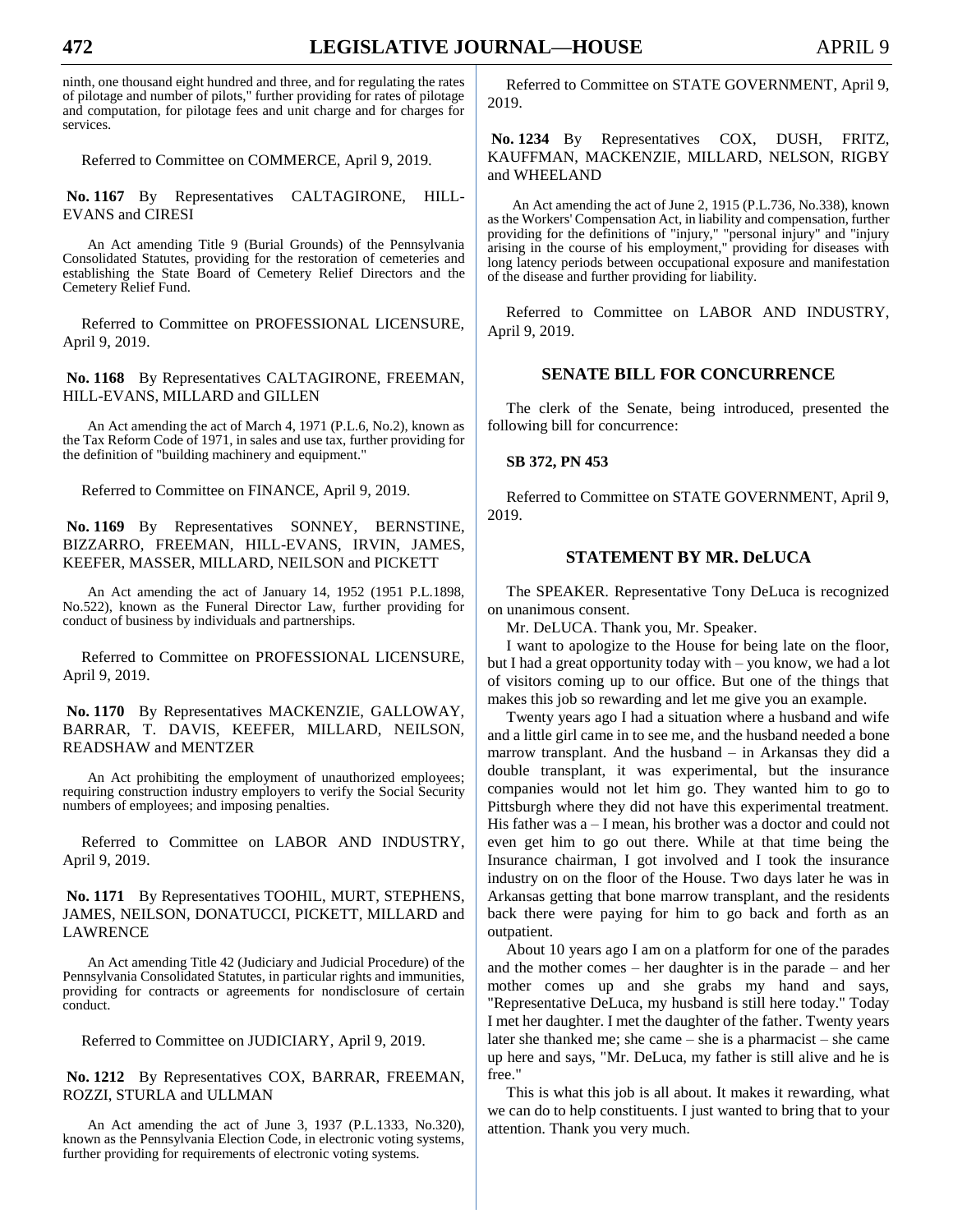## **LEAVE OF ABSENCE**

The SPEAKER. Representative GALLOWAY has requested to be placed on leave. Without objection, that will be granted.

## **CALENDAR**

## **BILLS ON SECOND CONSIDERATION**

The House proceeded to second consideration of **HB 684, PN 697,** entitled:

An Act amending the act of August 26, 1971 (P.L.351, No.91), known as the State Lottery Law, in pharmaceutical assistance for the elderly, further providing for the definition of "income."

On the question,

Will the House agree to the bill on second consideration? Bill was agreed to.

\* \* \*

The House proceeded to second consideration of **HB 754, PN 804,** entitled:

An Act amending the act of August 26, 1971 (P.L.351, No.91), known as the State Lottery Law, in pharmaceutical assistance for the elderly, further providing for determination of eligibility.

On the question,

Will the House agree to the bill on second consideration? Bill was agreed to.

\* \* \*

The House proceeded to second consideration of **HB 24, PN 341,** entitled:

An Act amending the act of February 9, 1999 (P.L.1, No.1), known as the Capital Facilities Debt Enabling Act, in capital facilities, further providing for bonds, issue of bonds and notes, maturity and interest.

On the question,

Will the House agree to the bill on second consideration? Bill was agreed to.

\* \* \*

The House proceeded to second consideration of **HB 262, PN 233,** entitled:

An Act amending the act of March 4, 1971 (P.L.6, No.2), known as the Tax Reform Code of 1971, in inheritance tax, further providing for inheritance tax rate.

On the question,

Will the House agree to the bill on second consideration? Bill was agreed to.

\* \* \*

The House proceeded to second consideration of **HB 962, PN 1187,** entitled:

An Act amending Title 42 (Judiciary and Judicial Procedure) of the Pennsylvania Consolidated Statutes, in limitation of time, further providing for six months limitation, for infancy, insanity or imprisonment, for no limitation applicable and for other offenses; and, in matters affecting government units, further providing for exceptions to sovereign immunity, for limitations on damages in actions against Commonwealth parties, for exceptions to governmental immunity and for limitations on damages in actions against local parties.

On the question,

Will the House agree to the bill on second consideration?

Mr. **GREGORY** offered the following amendment No. **A00662:**

Amend Bill, page 7, line 15, by striking out "in 60 days." and inserting

as follows:

(1) This section shall take effect immediately.

(2) The remainder of this act shall take effect upon the first passage of House Bill No. 963, Printer's No. 1130 (2019), by both chambers of the General Assembly.

On the question,

Will the House agree to the amendment?

The SPEAKER. On the amendment, Representative Gregory. On the amendment, sir.

Mr. GREGORY. Thank you, Mr. Speaker.

I am offering amendment A00662 to HB 962. This bill is part of a two-bill package that my good friend from Berks County and I have been working on to address weaknesses in Pennsylvania's civil and criminal statutes relating to sexual abuse of children.

My amendment ensures that as this bill progresses through the legislative process, the need for a civil window for victims of child sexual abuse whose claims are barred by a statutory limitations period is not neglected. To achieve that end, my amendment would change the effective date of HB 962 to provide that it does not take effect until HB 963, which would ask voters if they would like to provide a civil window, has passed both chambers of the legislature in the first of two required legislative sessions.

I believe that this amendment reflects the importance of civil windows for victims of child sexual abuse, and I ask that you all join me in supporting it today.

The SPEAKER. Representative Rozzi, on the amendment, sir. Mr. ROZZI. Thank you, Mr. Speaker.

I just want to let the members know this is an agreed-to amendment.

And I want to thank the Representative for his work in getting this bill right here. Thank you, Representative.

The SPEAKER. Thank you very much.

On the question recurring, Will the House agree to the amendment?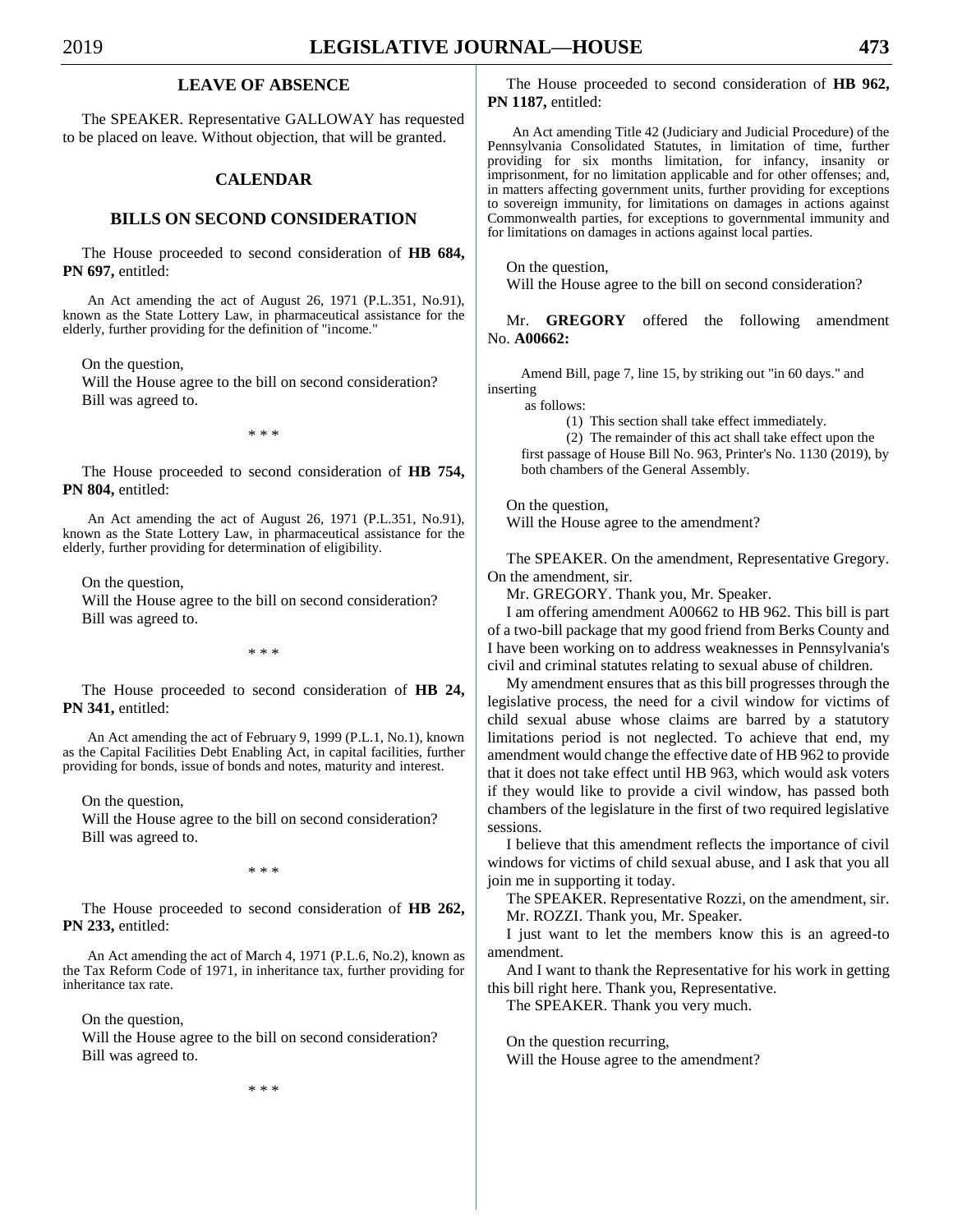The following roll call was recorded:

#### YEAS–197

| Barrar                           |
|----------------------------------|
| Benninghoff                      |
| Bernstine                        |
| Bizzarro                         |
| <b>Boback</b>                    |
| Borowicz                         |
| Boyle                            |
| <b>Bradford</b>                  |
| <b>Briggs</b>                    |
| <b>Brooks</b>                    |
| <b>Brown</b>                     |
| Bullock                          |
| <b>Burgos</b>                    |
| <b>Burns</b>                     |
| Caltagirone                      |
| Carroll                          |
| Causer                           |
|                                  |
| Cephas                           |
| Ciresi                           |
| Comitta                          |
| Conklin                          |
| Cook                             |
| $\cos$                           |
| Cruz                             |
| Culver<br>Cutler                 |
|                                  |
| Daley                            |
| Davidson                         |
| Davis, A.                        |
| Davis, T.                        |
| Dawkins                          |
| Day                              |
| Deasy                            |
| DeLissio                         |
| Delloso                          |
| Delozier                         |
| DeLuca                           |
| Dermody                          |
|                                  |
| Diamond<br>DiGirolamo            |
|                                  |
| Donatucci<br>Dowling<br>Driscoll |
|                                  |
| Dunbar                           |
| Dush                             |
| Ecker                            |
| Emrick                           |
| Evans                            |
| Everett                          |
| Farry                            |
|                                  |
|                                  |

| Barrar        | Fee         | Lee        | Readshaw         |
|---------------|-------------|------------|------------------|
| Benninghoff   | Fiedler     | Lewis      | Reese            |
| Bernstine     | Fitzgerald  | Longietti  | Rigby            |
| Bizzarro      | Flynn       | Mackenzie  | Roae             |
| Boback        | Frankel     | Madden     | Roebuck          |
| Borowicz      | Freeman     | Mako       | Rothman          |
| Boyle         | Fritz       | Malagari   | Rozzi            |
| Bradford      | Gabler      | Maloney    | Ryan             |
| <b>Briggs</b> | Gainey      | Markosek   | Sainato          |
| <b>Brooks</b> | Gaydos      | Marshall   | Samuelson        |
| <b>Brown</b>  | Gillen      | Masser     | Sanchez          |
| Bullock       | Gillespie   | Matzie     | Sankey           |
| <b>Burgos</b> | Gleim       | McCarter   | Sappey           |
| Burns         | Goodman     | McClinton  | Saylor           |
| Caltagirone   | Gregory     | McNeill    | Schemel          |
| Carroll       | Greiner     | Mehaffie   | Schmitt          |
| Causer        | Grove       | Mentzer    | Schroeder        |
| Cephas        | Hahn        | Merski     | Schwever         |
| Ciresi        | Hanbidge    | Metcalfe   | Shusterman       |
| Comitta       | Harkins     | Metzgar    | Simmons          |
| Conklin       | Harrell     | Mihalek    | Sims             |
| Cook          | Harris      | Millard    | Snyder           |
| Cox           | Heffley     | Miller, B. | Solomon          |
| Cruz          | Helm        | Miller, D. | Sonney           |
| Culver        | Hennessey   | Mizgorski  | Staats           |
| Cutler        | Hershey     | Moul       | Stephens         |
| Daley         | Hickernell  | Mullery    | Struzzi          |
| Davidson      | Hohenstein  | Mullins    | Sturla           |
| Davis, A.     | Howard      | Murt       | Thomas           |
| Davis, T.     | Innamorato  | Neilson    | Tobash           |
| Dawkins       | Irvin       | Nelson     | Toepel           |
| Day           | Isaacson    | Nesbit     | Toohil           |
| Deasy         | James       | O'Mara     |                  |
| DeLissio      | Jones       | O'Neal     | Topper<br>Ullman |
| Delloso       | Jozwiak     | Oberlander | Vitali           |
| Delozier      | Kail        | Ortitay    | Walsh            |
|               | Kaufer      | Otten      | Warner           |
| DeLuca        | Kauffman    | Owlett     |                  |
| Dermody       |             |            | Warren           |
| Diamond       | Keefer      | Pashinski  | Webster          |
| DiGirolamo    | Kenyatta    | Peifer     | Wentling         |
| Donatucci     | Kim         | Petrarca   | Wheatley         |
| Dowling       | Kinsey      | Pickett    | Wheeland         |
| Driscoll      | Kirkland    | Polinchock | White            |
| Dunbar        | Klunk       | Puskaric   | Williams         |
| Dush          | Knowles     | Pyle       | <b>Zabel</b>     |
| Ecker         | Kortz       | Ouinn      | Zimmerman        |
| Emrick        | Kosierowski | Rabb       |                  |
| Evans         | Krueger     | Rader      | Turzai,          |
| Everett       | Kulik       | Rapp       | Speaker          |
| Farry         | Lawrence    | Ravenstahl |                  |

#### NAYS–0

#### NOT VOTING–0

#### EXCUSED–5

Keller, F.

Galloway Keller, M.K. Schlossberg Youngblood

The majority having voted in the affirmative, the question was determined in the affirmative and the amendment was agreed to.

#### On the question,

Will the House agree to the bill on second consideration as amended?

The SPEAKER. I do see that there were three other amendments by Representative Hennessey. I think they are withdrawn, right? So amendments 00666, 00671, and 00696 have all been withdrawn.

I do not see any other amendments.

On the question recurring,

Will the House agree to the bill on second consideration as amended?

Bill as amended was agreed to.

The SPEAKER. The bill as amended will be reprinted.

\* \* \*

The House proceeded to second consideration of **HB 963, PN 1130,** entitled:

A Joint Resolution proposing an amendment to the Constitution of the Commonwealth of Pennsylvania, further providing for courts to be open and suits against the Commonwealth.

On the question, Will the House agree to the bill on second consideration?

The SPEAKER. This is a constitutional amendment. There are no amendments filed to this.

On the question recurring, Will the House agree to the bill on second consideration? Bill was agreed to.

\* \* \*

The House proceeded to second consideration of **HB 629, PN 1090,** entitled:

An Act providing for patient access to diagnostics and treatments for Lyme disease and related tick-borne illnesses; and requiring health care policies to provide certain coverage.

On the question, Will the House agree to the bill on second consideration?

Ms. **RAPP** offered the following amendment No. **A00669:**

Amend Bill, page 2, line 14, by striking out "a" Amend Bill, page 2, line 14, by striking out "disease" and inserting conditions Amend Bill, page 2, line 15, by striking out "is much" and

may be

Amend Bill, page 4, line 22, by inserting before "A"

(a) Options.–

inserting

Amend Bill, page 5, by inserting between lines 1 and 2

(b) Required disclosure.–A health care practitioner shall fully disclose all risks and benefits associated with any recommended treatment option. The disclosure shall include alternatives that a reasonable prudent patient would require to make an informed decision. The disclosure of the information under this subsection shall be recorded in the patient's medical record.

Amend Bill, page 5, lines 6 through 16, by striking out "cover the prescribed treatment for Lyme" in line 6 and all of lines 7 through 16 and inserting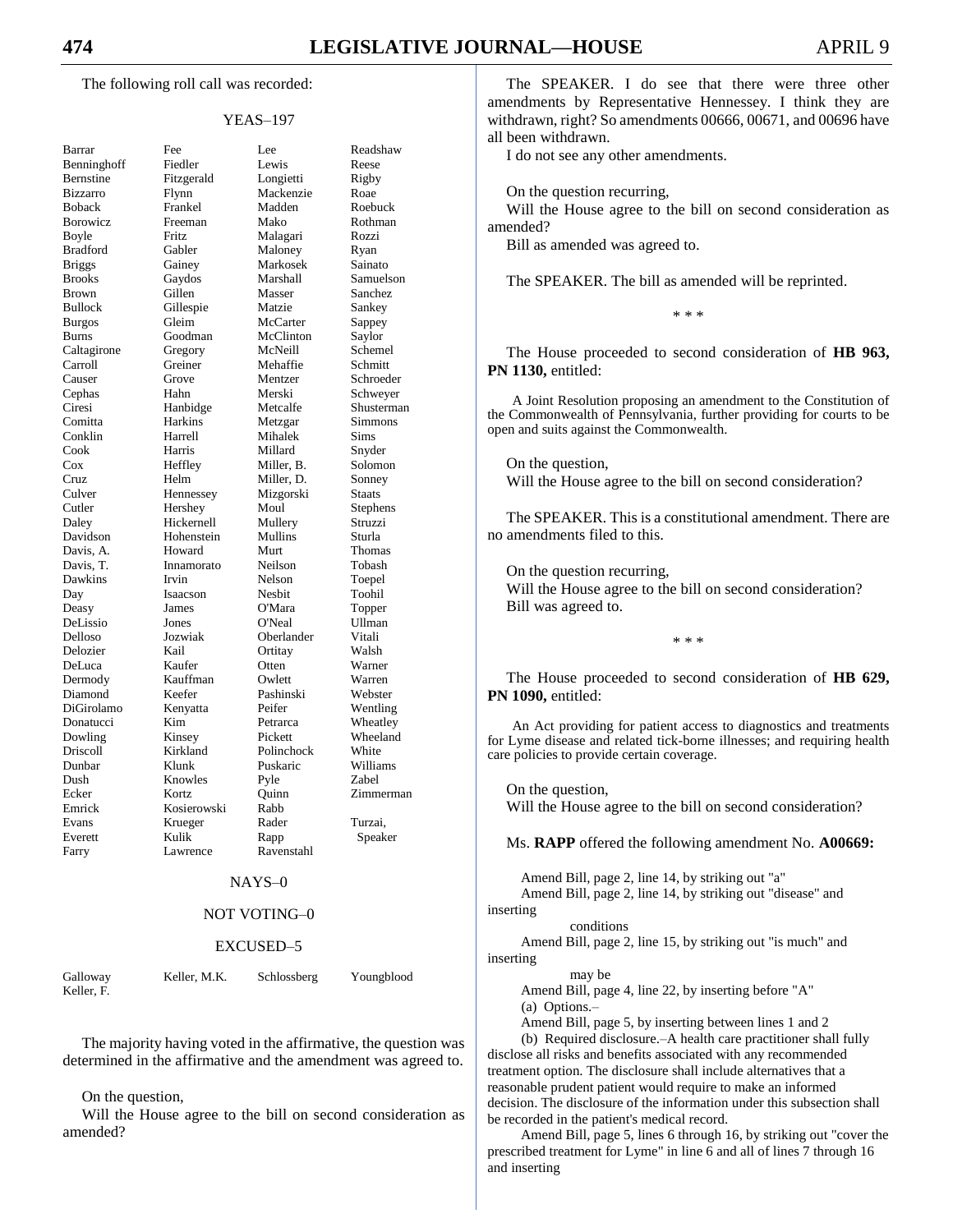provide coverage for long-term antibiotic and antimicrobial therapy for a patient with Lyme disease and related tick-borne illnesses when determined by a health care practitioner to be medically necessary and ordered by a health care practitioner after making a thorough evaluation of the patient's symptoms, diagnostic test results or response to treatment.

(2) Nothing in this section shall be construed as limiting a health insurer's ability to use utilization management tools. Amend Bill, page 5, line 17, by striking out "Immunity" and inserting

#### Licensing authority

Amend Bill, page 5, lines 21 through 27, by striking out "or for prescribing," in line 21 and all of lines 22 through 27 and inserting

and recommending a treatment protocol which the health care practitioner deems medically necessary based on the patient's needs and responses to other clinical measures.

Amend Bill, page 6, line 28, by striking out "180" and inserting 60

On the question,

Will the House agree to the amendment?

The SPEAKER. Representative Rapp is recognized on amendment 00669.

Ms. RAPP. Thank you, Mr. Speaker.

My amendment is the result of stakeholder meetings, and it is agreed to by the patient advocate groups as well as encompasses several recommendations from the insurers. My amendment adds disclosure language which will ensure that patients are provided with all available options and they know the risk and benefits of those options, and it also removes the unproven experimental language from the bill, which raised several concerns, and instead bases treatment coverage off of what a provider deems medically necessary for a patient. My amendment also adds clarifying language to the bill addressing a health insurer's ability to use utilization management tools. However, an insurer will be required to cover treatment if a provider determines it to be medically necessary for a patient.

I ask my colleagues to support this amendment. And it is an agreed-to amendment also, Mr. Speaker, with the minority caucus. Thank you, Mr. Speaker. I ask for your support.

The SPEAKER. Representative Frankel, for what purpose do you stand? On the bill? I mean, on the amendment?

Mr. FRANKEL. Yes.

The SPEAKER. Yes, sir. You may proceed. I apologize.

Mr. FRANKEL. Thank you, Mr. Speaker.

Yes; this amendment does improve this bill and it is agreed to. Thank you.

On the question recurring, Will the House agree to the amendment?

The following roll call was recorded:

#### YEAS–197

Benninghoff Fiedler Lewis Reese<br>Bernstine Fitzgerald Longietti Rigby Bizzarro Flynn Mackenzie Roae Boback Frankel Madden Roebuck Borowicz Freeman Mako Rothman

Fitzgerald

Barrar Fee Lee Readshaw

| Boyle          | Fritz       | Malagari   | Rozzi      |
|----------------|-------------|------------|------------|
| Bradford       | Gabler      | Maloney    | Ryan       |
| <b>Briggs</b>  | Gainey      | Markosek   | Sainato    |
| <b>Brooks</b>  | Gaydos      | Marshall   | Samuelson  |
| <b>Brown</b>   | Gillen      | Masser     | Sanchez    |
| <b>Bullock</b> | Gillespie   | Matzie     | Sankey     |
| <b>Burgos</b>  | Gleim       | McCarter   | Sappey     |
| Burns          | Goodman     | McClinton  | Saylor     |
| Caltagirone    | Gregory     | McNeill    | Schemel    |
| Carroll        | Greiner     | Mehaffie   | Schmitt    |
| Causer         | Grove       | Mentzer    | Schroeder  |
| Cephas         | Hahn        | Merski     | Schweyer   |
| Ciresi         | Hanbidge    | Metcalfe   | Shusterman |
| Comitta        | Harkins     | Metzgar    | Simmons    |
| Conklin        | Harrell     | Mihalek    | Sims       |
| Cook           | Harris      | Millard    | Snyder     |
| $\cos$         | Heffley     | Miller, B. | Solomon    |
| Cruz           | Helm        | Miller, D. | Sonney     |
| Culver         | Hennessey   | Mizgorski  | Staats     |
| Cutler         | Hershey     | Moul       | Stephens   |
| Daley          | Hickernell  | Mullery    | Struzzi    |
| Davidson       | Hohenstein  | Mullins    | Sturla     |
| Davis, A.      | Howard      | Murt       | Thomas     |
| Davis, T.      | Innamorato  | Neilson    | Tobash     |
| Dawkins        | Irvin       | Nelson     | Toepel     |
| Day            | Isaacson    | Nesbit     | Toohil     |
| Deasy          | James       | O'Mara     | Topper     |
| DeLissio       | Jones       | O'Neal     | Ullman     |
| Delloso        | Jozwiak     | Oberlander | Vitali     |
| Delozier       | Kail        | Ortitay    | Walsh      |
| DeLuca         | Kaufer      | Otten      | Warner     |
| Dermody        | Kauffman    | Owlett     | Warren     |
| Diamond        | Keefer      | Pashinski  | Webster    |
| DiGirolamo     | Kenyatta    | Peifer     | Wentling   |
| Donatucci      | Kim         | Petrarca   | Wheatley   |
| Dowling        | Kinsey      | Pickett    | Wheeland   |
| Driscoll       | Kirkland    | Polinchock | White      |
| Dunbar         | Klunk       | Puskaric   | Williams   |
| Dush           | Knowles     | Pyle       | Zabel      |
| Ecker          | Kortz       | Ouinn      | Zimmerman  |
| Emrick         | Kosierowski | Rabb       |            |
| Evans          | Krueger     | Rader      | Turzai,    |
| Everett        | Kulik       | Rapp       | Speaker    |
| Farry          | Lawrence    | Ravenstahl |            |
|                |             |            |            |

#### NAYS–0

#### NOT VOTING–0

#### EXCUSED–5

Galloway Keller, M.K. Schlossberg Youngblood Keller, F.

The majority having voted in the affirmative, the question was determined in the affirmative and the amendment was agreed to.

#### On the question,

Will the House agree to the bill on second consideration as amended?

The SPEAKER. There are two amendments offered by Representative Rothman, amendments 00695 and 00697. They do need redrafted in light of Representative Rapp's amendment that was passed, 00669. They will need to be redrafted. You can move forward with them, but to meet the way the bill has been amended under 00669, the other two amendments have to be redrafted. They can do the redraft now. You would have to just wait till the redraft comes back to the floor.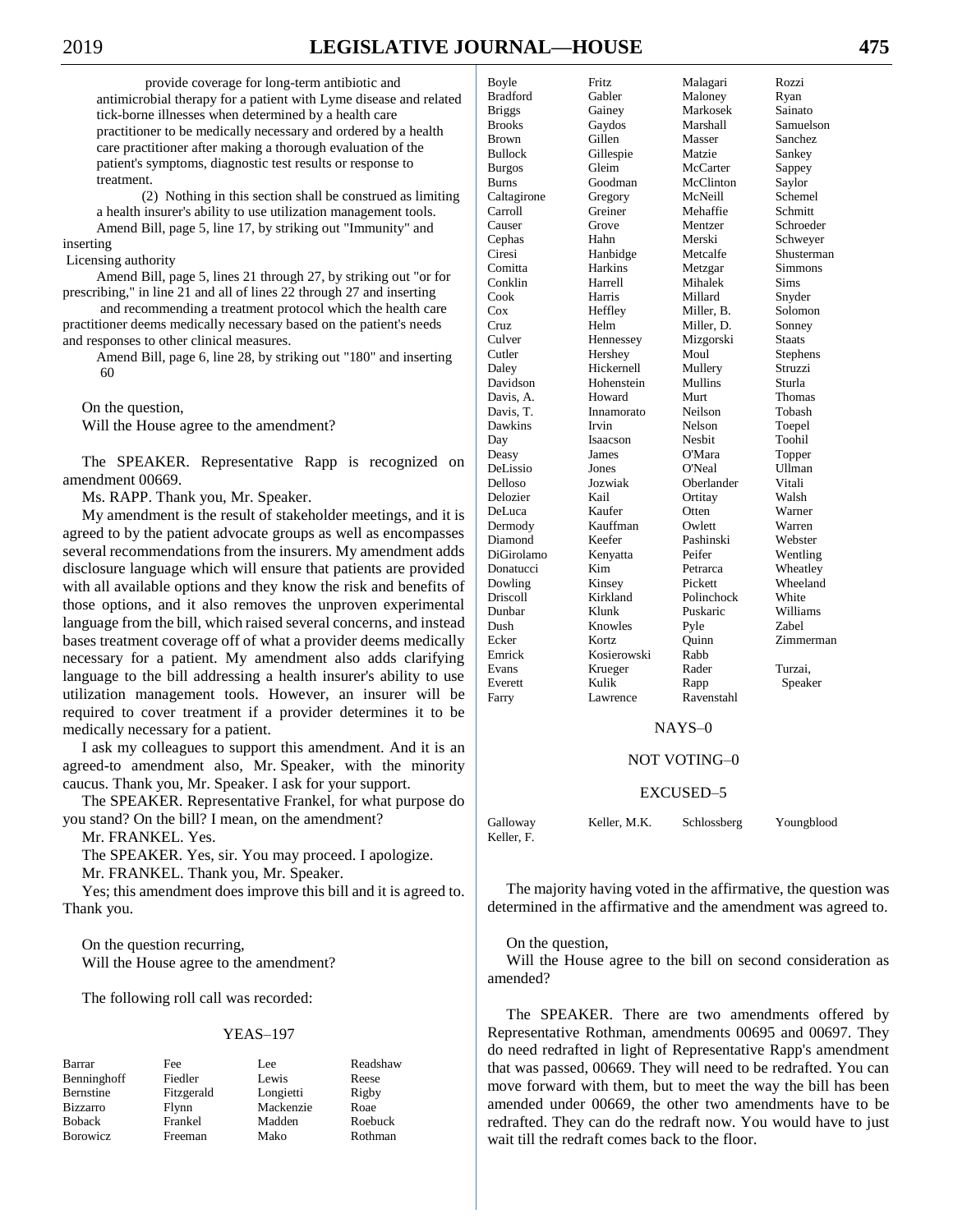## BILL PASSED OVER TEMPORARILY

The SPEAKER. HB 629 will be passed over temporarily.

## **ANNOUNCEMENT BY SPEAKER**

The SPEAKER. Members, it was called to my attention that there had been an amendment filed to HB 963, PN 1130, but it had been withdrawn. I just did not state it for the record. I should have stated it for the record. Amendment 00676 filed by Representative Hennessey had been withdrawn to HB 963, PN 1130, and that is on page 3 of today's House calendar. That bill has already moved to third consideration.

The House will stand at ease. We are back in order.

## **GUESTS INTRODUCED**

The SPEAKER. In the well of the House, we are pleased to welcome guest page Rafe Hamilton. Rafe, please stand. Rafe is a guest of Representative Lawrence. He is here with his mother, Michelle, and his brother, Leif. They are sitting to my left, your right. Please stand. Thank you for joining us today. Great to have you here.

To left of the rostrum, we welcome Clayton Bromley. Clayton, please stand. Clayton is the guest of Representative Steve Barrar. Thanks so much for being with us today.

## **SUPPLEMENTAL CALENDAR A**

## **BILL ON THIRD CONSIDERATION**

The House proceeded to third consideration of **HB 279, PN 1330,** entitled:

An Act amending Title 42 (Judiciary and Judicial Procedure) of the Pennsylvania Consolidated Statutes, in particular rights and immunities, further providing for rescue from motor vehicle.

On the question,

Will the House agree to the bill on third consideration? Bill was agreed to.

(Bill analysis was read.)

The SPEAKER. This bill has been considered on three different days and agreed to and is now on final passage.

The question is, shall the bill pass finally?

Agreeable to the provisions of the Constitution, the yeas and nays will now be taken.

The following roll call was recorded:

#### YEAS–197

| Barrar          | Fee        | Lee       | Readshaw |
|-----------------|------------|-----------|----------|
| Benninghoff     | Fiedler    | Lewis     | Reese    |
| Bernstine       | Fitzgerald | Longietti | Rigby    |
| <b>Bizzarro</b> | Flynn      | Mackenzie | Roae     |
| <b>Boback</b>   | Frankel    | Madden    | Roebuck  |
| <b>Borowicz</b> | Freeman    | Mako      | Rothman  |
| Boyle           | Fritz      | Malagari  | Rozzi    |

| <b>Bradford</b> | Gabler      | Maloney    | Ryan          |
|-----------------|-------------|------------|---------------|
| <b>Briggs</b>   | Gainey      | Markosek   | Sainato       |
| <b>Brooks</b>   | Gaydos      | Marshall   | Samuelson     |
| Brown           | Gillen      | Masser     | Sanchez       |
| <b>Bullock</b>  | Gillespie   | Matzie     | Sankey        |
| <b>Burgos</b>   | Gleim       | McCarter   | Sappey        |
| <b>Burns</b>    | Goodman     | McClinton  | Saylor        |
| Caltagirone     | Gregory     | McNeill    | Schemel       |
| Carroll         | Greiner     | Mehaffie   | Schmitt       |
| Causer          | Grove       | Mentzer    | Schroeder     |
| Cephas          | Hahn        | Merski     | Schweyer      |
| Ciresi          | Hanbidge    | Metcalfe   | Shusterman    |
| Comitta         | Harkins     | Metzgar    | Simmons       |
| Conklin         | Harrell     | Mihalek    | Sims          |
| Cook            | Harris      | Millard    | Snyder        |
| Cox             | Heffley     | Miller. B. | Solomon       |
| Cruz            | Helm        | Miller, D. | Sonney        |
| Culver          | Hennessey   | Mizgorski  | <b>Staats</b> |
| Cutler          | Hershey     | Moul       | Stephens      |
| Daley           | Hickernell  | Mullery    | Struzzi       |
| Davidson        | Hohenstein  | Mullins    | Sturla        |
| Davis, A.       | Howard      | Murt       | Thomas        |
| Davis. T.       | Innamorato  | Neilson    | Tobash        |
| Dawkins         | Irvin       | Nelson     | Toepel        |
| Day             | Isaacson    | Nesbit     | Toohil        |
| Deasy           | James       | O'Mara     | Topper        |
| DeLissio        | Jones       | O'Neal     | Ullman        |
| Delloso         | Jozwiak     | Oberlander | Vitali        |
| Delozier        | Kail        | Ortitay    | Walsh         |
| DeLuca          | Kaufer      | Otten      | Warner        |
| Dermody         | Kauffman    | Owlett     | Warren        |
| Diamond         | Keefer      | Pashinski  | Webster       |
| DiGirolamo      | Kenyatta    | Peifer     | Wentling      |
| Donatucci       | Kim         | Petrarca   | Wheatley      |
| Dowling         | Kinsey      | Pickett    | Wheeland      |
| <b>Driscoll</b> | Kirkland    | Polinchock | White         |
| Dunbar          | Klunk       | Puskaric   | Williams      |
| Dush            | Knowles     | Pyle       | Zabel         |
| Ecker           | Kortz       | Quinn      | Zimmerman     |
| Emrick          | Kosierowski | Rabb       |               |
| Evans           | Krueger     | Rader      | Turzai.       |
| Everett         | Kulik       | Rapp       | Speaker       |
| Farry           | Lawrence    | Ravenstahl |               |

#### NAYS–0

#### NOT VOTING–0

#### EXCUSED–5

Galloway Keller, M.K. Schlossberg Youngblood Keller, F.

The majority required by the Constitution having voted in the affirmative, the question was determined in the affirmative and the bill passed finally.

Ordered, That the clerk present the same to the Senate for concurrence.

## **STATEMENT BY MS. BOBACK**

The SPEAKER. Representative Boback, do you want to be recognized on unanimous consent? I know you have worked long and hard on this.

Representative Karen Boback, on HB 279, PN 1330.

Ms. BOBACK. Thank you, Mr. Speaker.

Just to say thank you to all of my colleagues for unanimously passing this great piece of legislation out of the floor today. This is, I believe, my third session trying to get this through. If you remember last session, we had the dog – the "hot dog" bill it was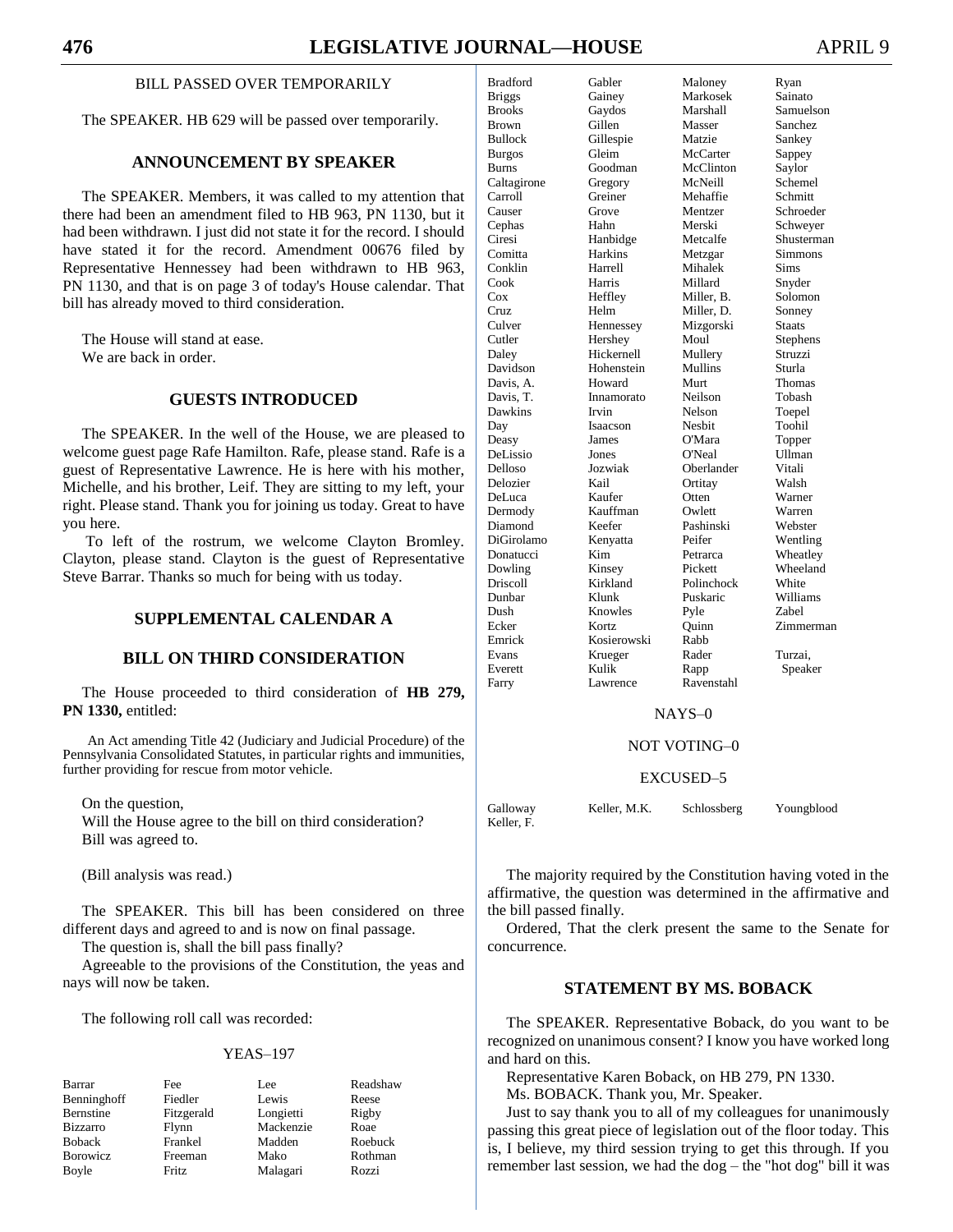called, where dogs were trapped in a car, and we have this bill with children, with individuals trapped in the car. Well, the "hot dog" bill got through and was signed into law, so now it is our chance with individuals who will benefit by this legislation.

So I do thank you, Mr. Speaker, and thank you to all. Thank you.

## **BILLS ON THIRD CONSIDERATION**

The House proceeded to third consideration of **HB 288, PN 261,** entitled:

An Act amending Title 18 (Crimes and Offenses) of the Pennsylvania Consolidated Statutes, in offenses against the family, further providing for the offense of concealing death of child.

On the question,

Will the House agree to the bill on third consideration? Bill was agreed to.

(Bill analysis was read.)

The SPEAKER. This bill has been considered on three different days and agreed to and is now on final passage.

The question is, shall the bill pass finally?

Agreeable to the provisions of the Constitution, the yeas and nays will now be taken.

The following roll call was recorded:

#### YEAS–197

| Barrar           | Fee          | Lee           | Readshaw       |
|------------------|--------------|---------------|----------------|
| Benninghoff      | Fiedler      | Lewis         | Reese          |
| <b>Bernstine</b> | Fitzgerald   | Longietti     | Rigby          |
| <b>Bizzarro</b>  | Flynn        | Mackenzie     | Roae           |
| <b>Boback</b>    | Frankel      | Madden        | Roebuck        |
| <b>Borowicz</b>  | Freeman      | Mako          | Rothman        |
| Boyle            | <b>Fritz</b> | Malagari      | Rozzi          |
| <b>Bradford</b>  | Gabler       | Maloney       | Ryan           |
| <b>Briggs</b>    | Gainey       | Markosek      | Sainato        |
| <b>Brooks</b>    | Gaydos       | Marshall      | Samuelson      |
| <b>Brown</b>     | Gillen       | Masser        | Sanchez        |
| <b>Bullock</b>   | Gillespie    | Matzie        | Sankey         |
| <b>Burgos</b>    | Gleim        | McCarter      | Sappey         |
| <b>Burns</b>     | Goodman      | McClinton     | Saylor         |
| Caltagirone      | Gregory      | McNeill       | Schemel        |
| Carroll          | Greiner      | Mehaffie      | Schmitt        |
| Causer           | Grove        | Mentzer       | Schroeder      |
| Cephas           | Hahn         | Merski        | Schwever       |
| Ciresi           | Hanbidge     | Metcalfe      | Shusterman     |
| Comitta          | Harkins      | Metzgar       | <b>Simmons</b> |
| Conklin          | Harrell      | Mihalek       | Sims           |
| Cook             | Harris       | Millard       | Snyder         |
| Cox              | Heffley      | Miller. B.    | Solomon        |
| Cruz             | Helm         | Miller, D.    | Sonney         |
| Culver           | Hennessey    | Mizgorski     | Staats         |
| Cutler           | Hershey      | Moul          | Stephens       |
| Daley            | Hickernell   | Mullery       | Struzzi        |
| Davidson         | Hohenstein   | Mullins       | Sturla         |
| Davis. A.        | Howard       | Murt          | Thomas         |
| Davis, T.        | Innamorato   | Neilson       | Tobash         |
| Dawkins          | Irvin        | Nelson        | Toepel         |
| Day              | Isaacson     | <b>Nesbit</b> | Toohil         |
| Deasy            | James        | O'Mara        | Topper         |
| DeLissio         | Jones        | O'Neal        | Ullman         |
| Delloso          | Jozwiak      | Oberlander    | Vitali         |
| Delozier         | Kail         | Ortitay       | Walsh          |
| DeLuca           | Kaufer       | Otten         | Warner         |

Dermody Kauffman Owlett Warren

| Diamond    | Keefer      | Pashinski  | Webster  |
|------------|-------------|------------|----------|
| DiGirolamo | Kenyatta    | Peifer     | Wentling |
| Donatucci  | Kim         | Petrarca   | Wheatley |
| Dowling    | Kinsey      | Pickett    | Wheeland |
| Driscoll   | Kirkland    | Polinchock | White    |
| Dunbar     | Klunk       | Puskaric   | Williams |
| Dush       | Knowles     | Pyle       | Zabel    |
| Ecker      | Kortz       | Ouinn      | Zimmerm  |
| Emrick     | Kosierowski | Rabb       |          |
| Evans      | Krueger     | Rader      | Turzai,  |
| Everett    | Kulik       | Rapp       | Speaker  |
| Farry      | Lawrence    | Ravenstahl |          |
|            |             |            |          |

kett Wheeland <u>linchock</u> White<br>skaric Williams inn Zimmerman pp Speaker venstahl

#### NAYS–0

#### NOT VOTING–0

#### EXCUSED–5

Galloway Keller, M.K. Schlossberg Youngblood Keller, F.

The majority required by the Constitution having voted in the affirmative, the question was determined in the affirmative and the bill passed finally.

Ordered, That the clerk present the same to the Senate for concurrence.

\* \* \*

The House proceeded to third consideration of **HB 315, PN 295,** entitled:

An Act amending Title 18 (Crimes and Offenses) of the Pennsylvania Consolidated Statutes, in sexual offenses, providing for the offense of female mutilation.

On the question, Will the House agree to the bill on third consideration? Bill was agreed to.

(Bill analysis was read.)

The SPEAKER. This bill has been considered on three different days and agreed to and is now on final passage.

The question is, shall the bill pass finally?

Agreeable to the provisions of the Constitution, the yeas and nays will now be taken.

The following roll call was recorded:

#### YEAS–196

| Barrar           | Fee          | Lewis     | Readshaw       |
|------------------|--------------|-----------|----------------|
| Benninghoff      | Fiedler      | Longietti | Reese          |
| <b>Bernstine</b> | Fitzgerald   | Mackenzie | Rigby          |
| <b>Bizzarro</b>  | Flynn        | Madden    | Roae           |
| <b>Boback</b>    | Frankel      | Mako      | Roebuck        |
| <b>B</b> orowicz | Freeman      | Malagari  | Rothman        |
| Boyle            | <b>Fritz</b> | Maloney   | Rozzi          |
| <b>Bradford</b>  | Gabler       | Markosek  | Ryan           |
| <b>Briggs</b>    | Gainey       | Marshall  | Sainato        |
| <b>Brooks</b>    | Gaydos       | Masser    | Samuelson      |
| <b>Brown</b>     | Gillen       | Matzie    | <b>Sanchez</b> |
| <b>Bullock</b>   | Gillespie    | McCarter  | Sankey         |
| <b>Burgos</b>    | Gleim        | McClinton | Sappey         |
| <b>Burns</b>     | Goodman      | McNeill   | Saylor         |
| Caltagirone      | Gregory      | Mehaffie  | Schemel        |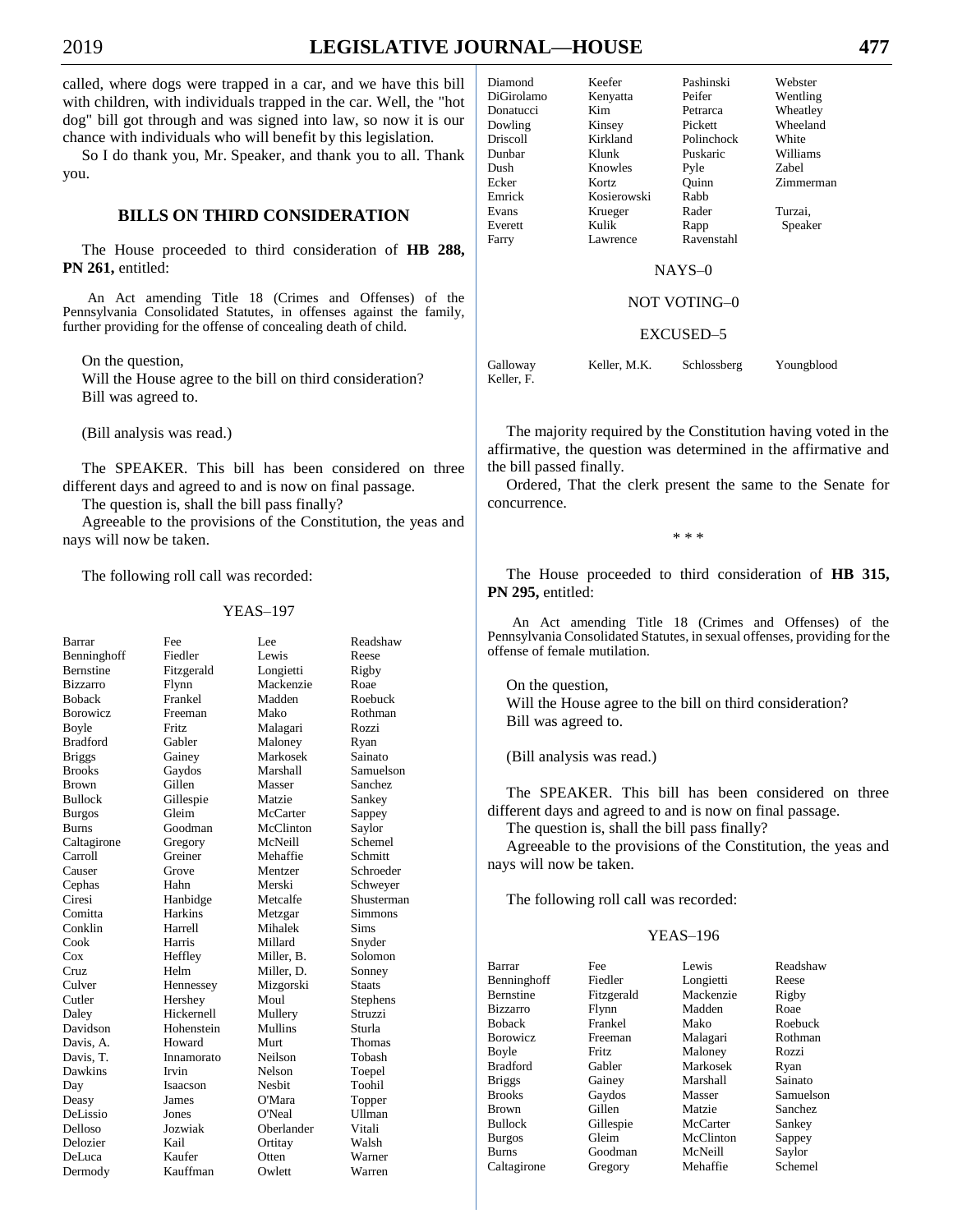# **478 LEGISLATIVE JOURNAL—HOUSE** APRIL 9

| Carroll         | Greiner     | Mentzer    | Schmitt        |
|-----------------|-------------|------------|----------------|
| Causer          | Grove       | Merski     | Schroeder      |
| Cephas          | Hahn        | Metcalfe   | Schweyer       |
| Ciresi          | Hanbidge    | Metzgar    | Shusterman     |
| Comitta         | Harkins     | Mihalek    | <b>Simmons</b> |
| Conklin         | Harrell     | Millard    | Sims           |
| Cook            | Harris      | Miller, B. | Snyder         |
| Cox             | Heffley     | Miller, D. | Solomon        |
| C <sub>r</sub>  | Helm        | Mizgorski  | Sonney         |
| Culver          | Hennessey   | Moul       | <b>Staats</b>  |
| Cutler          | Hershey     | Mullery    | Stephens       |
| Daley           | Hickernell  | Mullins    | Struzzi        |
| Davidson        | Hohenstein  | Murt       | Sturla         |
| Davis, A.       | Howard      | Neilson    | Thomas         |
| Davis, T.       | Innamorato  | Nelson     | Tobash         |
| Dawkins         | Irvin       | Neshit     | Toepel         |
| Day             | Isaacson    | O'Mara     | Toohil         |
| Deasy           | James       | O'Neal     | Topper         |
| DeLissio        | Jones       | Oberlander | <b>Ullman</b>  |
| Delloso         | Jozwiak     | Ortitay    | Vitali         |
| Delozier        | Kail        | Otten      | Walsh          |
| DeLuca          | Kaufer      | Owlett     | Warner         |
| Dermody         | Kauffman    | Pashinski  | Warren         |
| Diamond         | Keefer      | Peifer     | Webster        |
| DiGirolamo      | Kim         | Petrarca   | Wentling       |
| Donatucci       | Kinsey      | Pickett    | Wheatley       |
| Dowling         | Kirkland    | Polinchock | Wheeland       |
| <b>Driscoll</b> | Klunk       | Puskaric   | White          |
| Dunbar          | Knowles     | Pyle       | Williams       |
| Dush            | Kortz       | Ouinn      | <b>Zabel</b>   |
| Ecker           | Kosierowski | Rabb       | Zimmerman      |
| Emrick          | Krueger     | Rader      |                |
| Evans           | Kulik       | Rapp       | Turzai.        |
| Everett         | Lawrence    | Ravenstahl | Speaker        |
| Farry           | Lee         |            |                |

NAYS–1

Kenyatta

#### NOT VOTING–0

#### EXCUSED–5

| Galloway   | Keller, M.K. | Schlossberg | Youngblood |
|------------|--------------|-------------|------------|
| Keller, F. |              |             |            |

The majority required by the Constitution having voted in the affirmative, the question was determined in the affirmative and the bill passed finally.

Ordered, That the clerk present the same to the Senate for concurrence.

#### **STATEMENT BY MR. MURT**

The SPEAKER. On unanimous consent, the Chair calls upon Representative Tom Murt. He is going to have some remarks with respect to HB 315, PN 295.

Mr. MURT. Thank you, Mr. Speaker, and thank you to my colleagues for an affirmative vote on this important piece of legislation.

Mr. Speaker, during Victim Protection Month in Pennsylvania, it is especially appropriate we are voting on HB 315, which criminalizes one of the most violent crimes against women in America. I am referring to the crime of female genital mutilation. Mr. Speaker, make no mistake, female genital mutilation is a crime of violence against women and perhaps the most violent crime of all. The number of women in the United States at risk of being victimized by female genital mutilation has

sharply increased, and many of these females live in Pennsylvania and we need this law to protect them.

According to the World Health Organization, an estimated 140 million women and children worldwide have been affected by this ghastly act. The United States Department of State considers female genital mutilation not only a public health concern, but a human rights issue, as the practice violates the right to a woman's bodily integrity. Yet it will be performed on almost a half million women in the United States, 166,000 on women under the age of 18.

Mr. Speaker, not only is female genital mutilation taking place in our Commonwealth, it is on the rise. Right now Pennsylvania ranks 10th in the nation, with more than 19,000 women undergoing the procedure, 6,000 under the age of 18. But we can stop this, and by voting to make this act a crime in the Commonwealth, we protect women from this pain and abuse. And when this bill is signed into law, Pennsylvania will join 27 other States in protecting the rights of females by prohibiting this barbaric procedure. This practice is a clear violation of the human rights of females. Female genital mutilation manifests the worst type of discrimination and marginalization of females in our society and exposes how the Commonwealth has fallen short when trying to protect females from this degradation, brutality, and cruelty.

Mr. Speaker, in conclusion, I want to thank Judiciary Chairman Rob Kauffman, majority chairman, for running this bill. I also want to thank Chairwoman Kathy Rapp from the Health Committee who courageously ran this bill last session. I also want to thank my co-prime sponsor, Representative Donna Bullock, from Philadelphia.

Thank you, Mr. Speaker.

The SPEAKER. Thank you, Representative Murt.

Representative Shusterman, do you wish to submit remarks for the record? Okay. No. Okay. Thank you.

#### **BILL ON THIRD CONSIDERATION**

The House proceeded to third consideration of **HB 503, PN 862,** entitled:

An Act amending Title 42 (Judiciary and Judicial Procedure) of the Pennsylvania Consolidated Statutes, in depositions and witnesses, providing for procedures to protect victims and witnesses with intellectual disabilities or autism.

On the question, Will the House agree to the bill on third consideration? Bill was agreed to.

(Bill analysis was read.)

The SPEAKER. This bill has been considered on three different days and agreed to and is now on final passage.

The question is, shall the bill pass finally?

Representative Greg Vitali has stood to speak on the bill. Representative Vitali, you may proceed.

Mr. VITALI. Thank you, Mr. Speaker.

I just wanted to bring to the attention of the members the opposition of the ACLU (American Civil Liberties Union) to this bill, and I will just read from a recent letter of opposition they put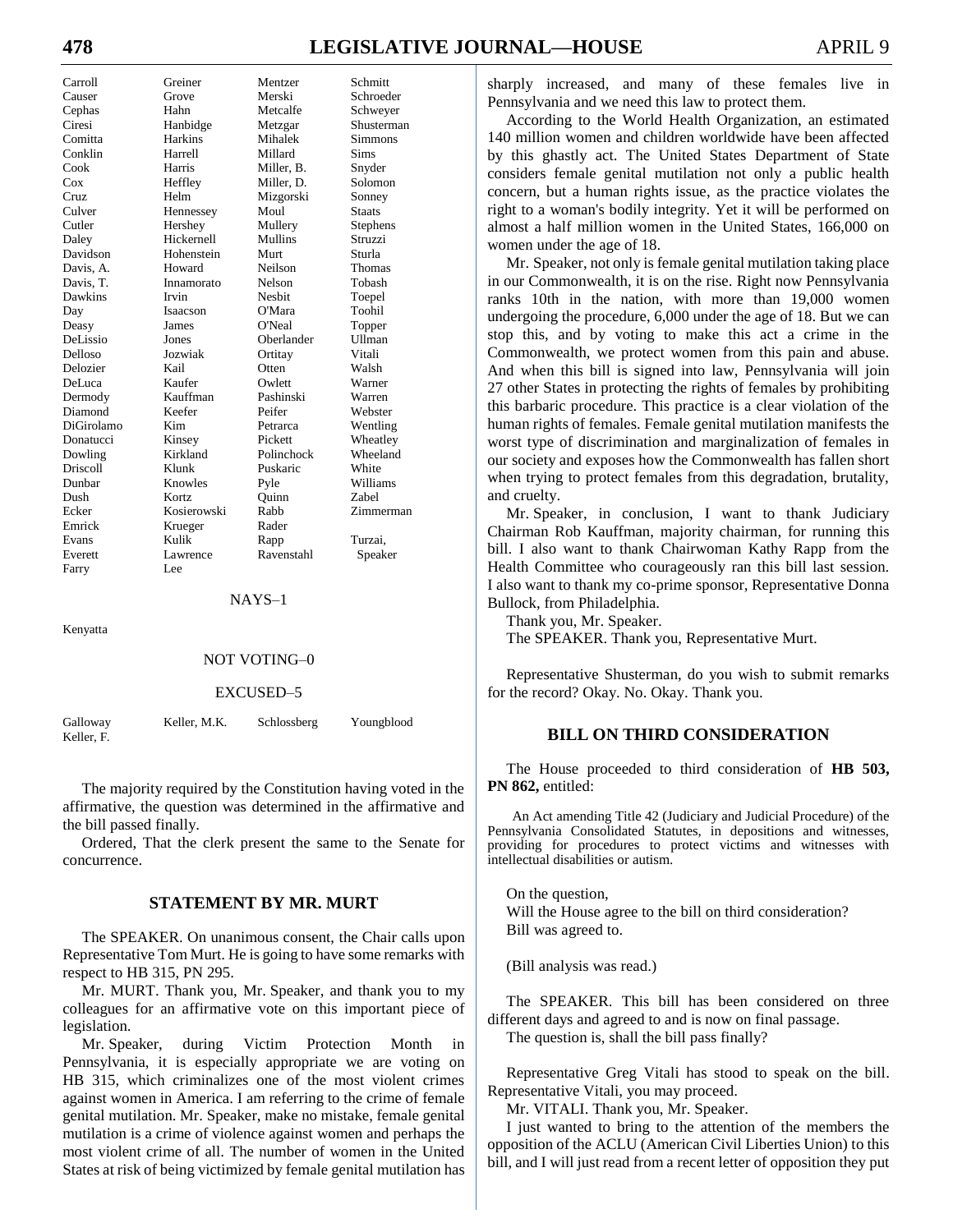out: "Face-to-face confrontation in particular – where a defendant cross-examines a witness in court – is considered essential for a fair trial. Facing a witness allows jurors to judge a witness's demeanor, which reveals something about a witness's story that an audio or videotape, written record, or repetition by a third party cannot."

So they are in opposition to this, and I have concerns with any provision which weakens the safeguards put in our criminal justice system to ensure that an innocent person is not convicted. So I have concerns and I just wanted to relay that there is some opposition to this. Thank you.

The SPEAKER. Representative Garth Everett, on the bill, sir. Mr. EVERETT. Thank you, Mr. Speaker.

I would just like to point out that this bill is supported by the Pennsylvania D.A.s, PCAR (Pennsylvania Coalition Against Rape), the Office of Vocational Rehabilitation, Chiefs of Police, PCADV

(Pennsylvania Coalition Against Domestic Violence), PA Association of State Troopers, and I understand that the ACLU may be against it. But this will provide the same protections for individuals with intellectual disabilities as we have provided to minors and it meets the criteria set forth by the Supreme Court, and I would ask for an affirmative vote, and thank you very much.

On the question recurring,

Shall the bill pass finally?

The SPEAKER. Agreeable to the provisions of the Constitution, the yeas and nays will now be taken.

The following roll call was recorded:

#### YEAS–186

| Barrar           | Farry          | Lawrence   | Ravenstahl    |
|------------------|----------------|------------|---------------|
| Benninghoff      | Fee            | Lewis      | Readshaw      |
| <b>Bernstine</b> | Fiedler        | Longietti  | Reese         |
| <b>Bizzarro</b>  | Fitzgerald     | Mackenzie  | Rigby         |
| <b>Boback</b>    | Flynn          | Madden     | Roae          |
| <b>Borowicz</b>  | Frankel        | Mako       | Roebuck       |
| Boyle            | Freeman        | Malagari   | Rothman       |
| <b>Bradford</b>  | <b>Fritz</b>   | Maloney    | Rozzi         |
| <b>Briggs</b>    | Gabler         | Markosek   | Ryan          |
| <b>Brooks</b>    | Gainey         | Marshall   | Sainato       |
| <b>Brown</b>     | Gaydos         | Masser     | Samuelson     |
| <b>Bullock</b>   | Gillen         | Matzie     | Sankey        |
| Burns            | Gillespie      | McCarter   | Sappey        |
| Caltagirone      | Gleim          | McNeill    | Saylor        |
| Carroll          | Goodman        | Mehaffie   | Schemel       |
| Causer           | Gregory        | Mentzer    | Schmitt       |
| Cephas           | Greiner        | Merski     | Schroeder     |
| Ciresi           | Grove          | Metcalfe   | Schweyer      |
| Comitta          | Hahn           | Metzgar    | Shusterman    |
| Conklin          | Hanbidge       | Mihalek    | Simmons       |
| Cook             | <b>Harkins</b> | Millard    | Sims          |
| Cox              | Heffley        | Miller, B. | Snyder        |
| Cruz             | Helm           | Miller, D. | Solomon       |
| Culver           | Hennessey      | Mizgorski  | Sonney        |
| Cutler           | Hershey        | Moul       | <b>Staats</b> |
| Daley            | Hickernell     | Mullery    | Stephens      |
| Davidson         | Hohenstein     | Mullins    | Struzzi       |
| Davis, A.        | Howard         | Murt       | Sturla        |
| Davis, T.        | Irvin          | Neilson    | Thomas        |
| Dawkins          | Isaacson       | Nelson     | Tobash        |
| Day              | James          | Nesbit     | Toepel        |
| Deasy            | Jones          | O'Mara     | Toohil        |

|   | DeLissio        | Jozwiak     | O'Neal         | Topper    |
|---|-----------------|-------------|----------------|-----------|
|   | Delloso         | Kail        | Oberlander     | Ullman    |
| ì | Delozier        | Kaufer      | Ortitay        | Walsh     |
| ì | DeLuca          | Kauffman    | Otten          | Warner    |
|   | Dermody         | Keefer      | Owlett         | Warren    |
|   | Diamond         | Kenyatta    | Pashinski      | Webster   |
|   | DiGirolamo      | Kim         | Peifer         | Wentling  |
|   | Donatucci       | Kinsey      | Petrarca       | Wheatley  |
|   | Dowling         | Kirkland    | Pickett        | Wheeland  |
|   | <b>Driscoll</b> | Klunk       | Polinchock     | White     |
|   | Dunbar          | Knowles     | Puskaric       | Zabel     |
|   | Dush            | Kortz       | Pyle           | Zimmerman |
|   | Ecker           | Kosierowski | Ouinn          |           |
|   | Emrick          | Krueger     | Rader          | Turzai,   |
|   | Everett         | Kulik       | Rapp           | Speaker   |
|   |                 |             | $NAYS-11$      |           |
|   |                 |             |                |           |
|   | <b>Burgos</b>   | Harris      | McClinton      | Vitali    |
|   | Evans           | Innamorato  | Rabb           | Williams  |
|   | Harrell         | Lee.        | <b>Sanchez</b> |           |

#### NOT VOTING–0

### EXCUSED–5

| Galloway   | Keller, M.K. | Schlossberg | Youngblood |
|------------|--------------|-------------|------------|
| Keller, F. |              |             |            |

The majority required by the Constitution having voted in the affirmative, the question was determined in the affirmative and the bill passed finally.

Ordered, That the clerk present the same to the Senate for concurrence.

## **STATEMENT BY MR. EVERETT**

The SPEAKER. Representative Everett is recognized – please come down front – on unanimous consent.

Mr. EVERETT. Thank you, Mr. Speaker.

On behalf of those victims who have intellectual disabilities, including autism, and are judged to be unable to confront their abuser in court as we do for young children of the tender years exception, there are many who have intellectual disabilities who are often targeted as victims just because they are unable to confront their accusers, and this will provide that community with the safeguards to make sure that those abusers are brought to justice, and on behalf of those, including my Down syndrome niece that would not be able to testify in court if she was abused, I thank all of you for your vote. It is a good day, and I hope the Senate will take this bill up and make it into law.

Thank you, Mr. Speaker.

## **VOTE CORRECTION**

The SPEAKER. Representative Carol Hill-Evans, on unanimous consent with respect to this bill.

Mrs. EVANS. Yes. Thank you, Mr. Speaker.

On HB 503 I would like to be recorded as a positive, "yes."

The SPEAKER. Yes. The record will reflect that you will be noted in the "yes."

Mrs. EVANS. Thank you.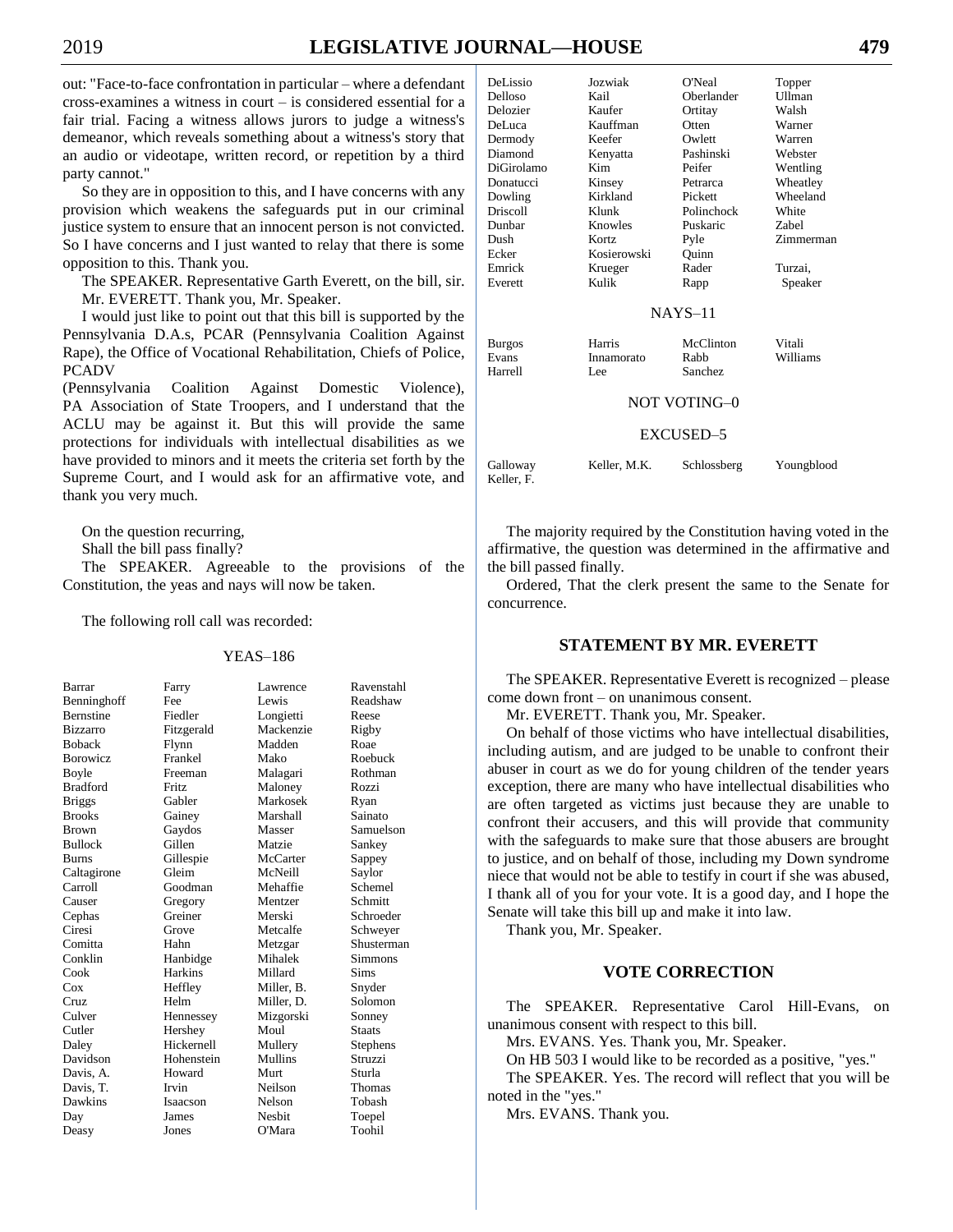## **BILL ON THIRD CONSIDERATION**

The House proceeded to third consideration of **HB 504, PN 492,** entitled:

An Act amending Title 18 (Crimes and Offenses) of the Pennsylvania Consolidated Statutes, in sexual offenses, further providing for evidence of victim's sexual conduct.

On the question,

Will the House agree to the bill on third consideration? Bill was agreed to.

(Bill analysis was read.)

The SPEAKER. This bill has been considered on three different days and agreed to and is now on final passage.

The question is, shall the bill pass finally?

Agreeable to the provisions of the Constitution, the yeas and nays will now be taken.

The following roll call was recorded:

#### YEAS–197

| Barrar           | Fee          | Lee        | Readshaw   |
|------------------|--------------|------------|------------|
| Benninghoff      | Fiedler      | Lewis      | Reese      |
| <b>Bernstine</b> | Fitzgerald   | Longietti  | Rigby      |
| <b>Bizzarro</b>  | Flynn        | Mackenzie  | Roae       |
| <b>Boback</b>    | Frankel      | Madden     | Roebuck    |
| Borowicz         | Freeman      | Mako       | Rothman    |
| Boyle            | <b>Fritz</b> | Malagari   | Rozzi      |
| <b>Bradford</b>  | Gabler       | Maloney    | Ryan       |
| <b>Briggs</b>    | Gainey       | Markosek   | Sainato    |
| <b>Brooks</b>    | Gaydos       | Marshall   | Samuelson  |
| <b>Brown</b>     | Gillen       | Masser     | Sanchez    |
| Bullock          | Gillespie    | Matzie     | Sankey     |
| Burgos           | Gleim        | McCarter   | Sappey     |
| Burns            | Goodman      | McClinton  | Saylor     |
| Caltagirone      | Gregory      | McNeill    | Schemel    |
| Carroll          | Greiner      | Mehaffie   | Schmitt    |
| Causer           | Grove        | Mentzer    | Schroeder  |
| Cephas           | Hahn         | Merski     | Schweyer   |
| Ciresi           | Hanbidge     | Metcalfe   | Shusterman |
| Comitta          | Harkins      | Metzgar    | Simmons    |
| Conklin          | Harrell      | Mihalek    | Sims       |
| Cook             | Harris       | Millard    | Snyder     |
| Cox              | Heffley      | Miller. B. | Solomon    |
| Cruz             | Helm         | Miller, D. | Sonney     |
| Culver           | Hennessey    | Mizgorski  | Staats     |
| Cutler           | Hershey      | Moul       | Stephens   |
| Daley            | Hickernell   | Mullery    | Struzzi    |
| Davidson         | Hohenstein   | Mullins    | Sturla     |
| Davis, A.        | Howard       | Murt       | Thomas     |
| Davis. T.        | Innamorato   | Neilson    | Tobash     |
| Dawkins          | Irvin        | Nelson     | Toepel     |
| Day              | Isaacson     | Nesbit     | Toohil     |
| Deasy            | James        | O'Mara     | Topper     |
| DeLissio         | Jones        | O'Neal     | Ullman     |
| Delloso          | Jozwiak      | Oberlander | Vitali     |
| Delozier         | Kail         | Ortitay    | Walsh      |
| DeLuca           | Kaufer       | Otten      | Warner     |
| Dermody          | Kauffman     | Owlett     | Warren     |
| Diamond          | Keefer       | Pashinski  | Webster    |
| DiGirolamo       | Kenyatta     | Peifer     | Wentling   |
| Donatucci        | Kim          | Petrarca   | Wheatley   |
| Dowling          | Kinsey       | Pickett    | Wheeland   |

Driscoll Kirkland Polinchock White Dunbar Klunk Puskaric Williams

Dush Knowles Pyle Zabel Ecker Kortz Quinn Zimmerman Emrick Kosierowski Rabb Evans Krueger Rader Turzai, Everett Kulik Rapp Speaker Farry Lawrence Ravenstahl

NAYS–0

#### NOT VOTING–0

EXCUSED–5

Galloway Keller, M.K. Schlossberg Youngblood Keller, F.

The majority required by the Constitution having voted in the affirmative, the question was determined in the affirmative and the bill passed finally.

Ordered, That the clerk present the same to the Senate for concurrence.

## **STATEMENT BY MS. MIHALEK**

The SPEAKER. The Chair calls upon, on unanimous consent, Representative Natalie Mihalek on HB 504. You may proceed.

Ms. MIHALEK. Thank you, Mr. Speaker.

For victims of these horrific crimes, the journey to court can be long and painful, so I am thankful to my colleagues for recognizing that, and on behalf of our victims all across the Commonwealth, I thank you.

The SPEAKER. Thank you, Representative Mihalek.

## **VOTE CORRECTION**

The SPEAKER. Representative Kenyatta, on unanimous consent.

Mr. KENYATTA. Thank you, Mr. Speaker.

I just rise to correct the record. On HB 315 I was recorded as a "no." I am actually a "yes" on that.

The SPEAKER. Okay. So on HB 315, PN 295, you wish to be recorded as a "yes."

Mr. KENYATTA. An emphatic "yes." Thank you, Mr. Speaker.

The SPEAKER. Yes, sir. Thank you.

## **BILLS ON THIRD CONSIDERATION**

The House proceeded to third consideration of **HB 505, PN 493,** entitled:

An Act amending Title 42 (Judiciary and Judicial Procedure) of the Pennsylvania Consolidated Statutes, in depositions and witnesses, further providing for admissibility of certain statements.

On the question,

Will the House agree to the bill on third consideration? Bill was agreed to.

(Bill analysis was read.)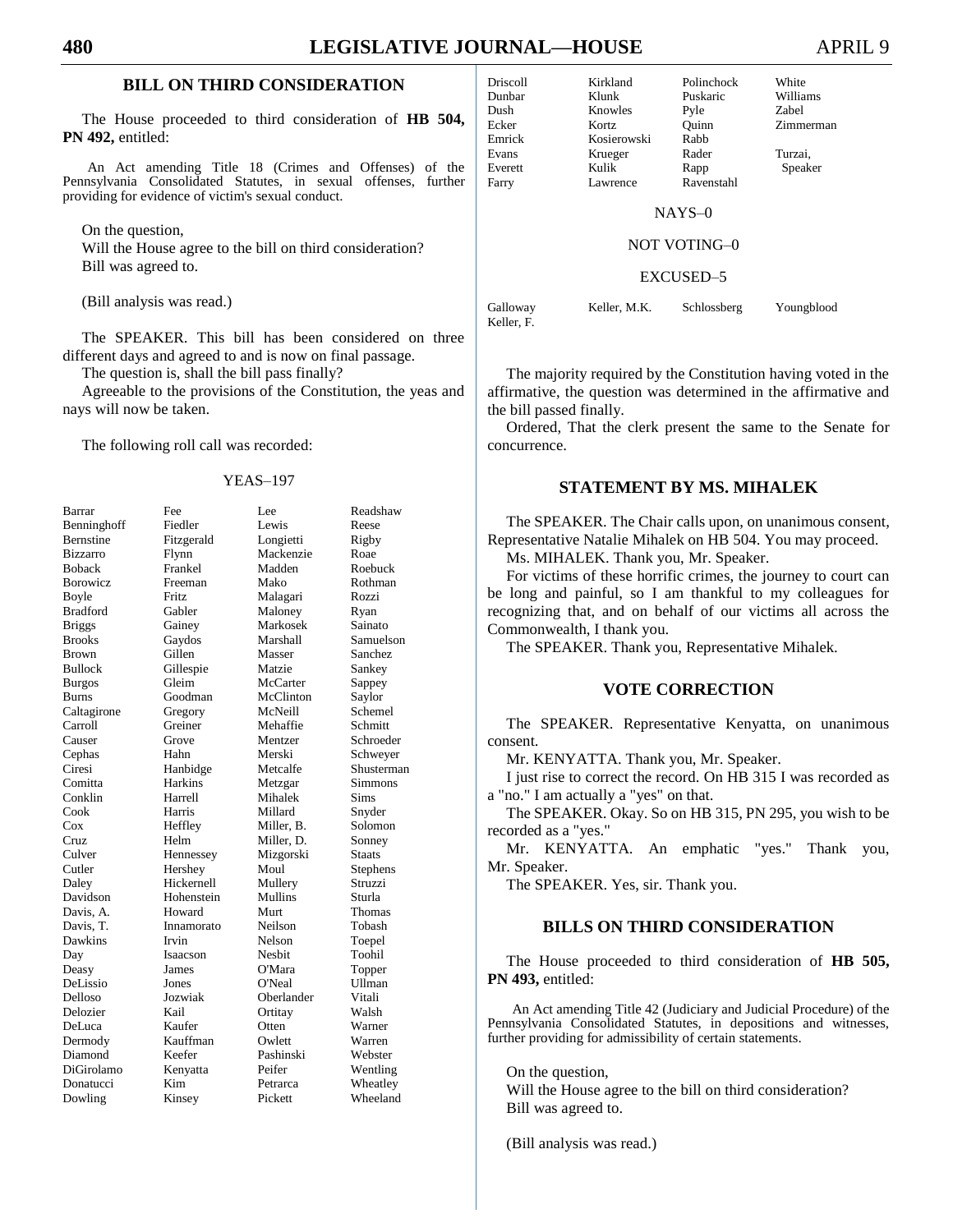The SPEAKER. This bill has been considered on three different days and agreed to and is now on final passage.

The question is, shall the bill pass finally?

Representative Vitali, you are recognized.

Mr. VITALI. Thank you, Mr. Speaker.

Again, just for the information of the members, the ACLU opposes much on the same grounds as the previous bill, 503, and I think the reason is, and frankly I concur, is we have certain provisions in our system of justice that make sure that an accused, an innocent person is not wrongfully convicted – you know, things like face-to-face confrontation, the statute of limitations, proof beyond a reasonable doubt, and so forth and so on. This bill erodes that essential face-to-face confrontation requirement, which is a truth-finding mechanism in our civil justice – criminal justice. So we really should not— We should be very careful when we erode these safeguards. Thank you.

The SPEAKER. Representative Rob Kauffman, the prime sponsor, on HB 505.

Mr. KAUFFMAN. Thank you, Mr. Speaker.

I appreciate the gentleman's comments. It is important to note this legislation passed unanimously last session. The law that this is based on has been in place since 1996, and it simply expands to crimes that very frankly were not even thought of because of the technology and things that we have seen our society transform into. It is important to note that the District Attorneys, the Pennsylvania Coalition Against Rape, the Office of Victim Advocate, Pennsylvania Coalition Against Domestic Violence, State Troopers Association, the Chiefs of Police, they all support this legislation. I frankly like to be on the side of victims, so I would encourage you to stand with victims today in the House and support this bill today.

Thank you very much, Mr. Speaker. The SPEAKER. Thank you, sir.

On the question recurring,

Shall the bill pass finally?

The SPEAKER. Agreeable to the provisions of the Constitution, the yeas and nays will now be taken.

The following roll call was recorded:

#### YEAS–193

| Barrar           | Fee        | Lawrence  | Readshaw   |
|------------------|------------|-----------|------------|
| Benninghoff      | Fiedler    | Lewis     | Reese      |
| <b>Bernstine</b> | Fitzgerald | Longietti | Rigby      |
| <b>Bizzarro</b>  | Flynn      | Mackenzie | Roae       |
| <b>Boback</b>    | Frankel    | Madden    | Roebuck    |
| <b>Borowicz</b>  | Freeman    | Mako      | Rothman    |
| Boyle            | Fritz.     | Malagari  | Rozzi      |
| <b>Bradford</b>  | Gabler     | Maloney   | Ryan       |
| <b>Briggs</b>    | Gainey     | Markosek  | Sainato    |
| <b>Brooks</b>    | Gaydos     | Marshall  | Samuelson  |
| Brown            | Gillen     | Masser    | Sanchez    |
| <b>Bullock</b>   | Gillespie  | Matzie    | Sankey     |
| Burns            | Gleim      | McCarter  | Sappey     |
| Caltagirone      | Goodman    | McClinton | Saylor     |
| Carroll          | Gregory    | McNeill   | Schemel    |
| Causer           | Greiner    | Mehaffie  | Schmitt    |
| Cephas           | Grove      | Mentzer   | Schroeder  |
| Ciresi           | Hahn       | Merski    | Schweyer   |
| Comitta          | Hanbidge   | Metcalfe  | Shusterman |
| Conklin          | Harkins    | Metzgar   | Simmons    |
| Cook             | Harrell    | Mihalek   | Sims       |
| Cox              | Harris     | Millard   | Snyder     |

| Cruz             | Heffley     | Miller. B.    | Solomon       |
|------------------|-------------|---------------|---------------|
| Culver           | Helm        | Miller, D.    | Sonney        |
| Cutler           | Hennessey   | Mizgorski     | <b>Staats</b> |
| Daley            | Hershey     | Moul          | Stephens      |
| Davidson         | Hickernell  | Mullery       | Struzzi       |
| Davis, A.        | Hohenstein  | Mullins       | Sturla        |
| Davis, T.        | Howard      | Murt          | Thomas        |
| Dawkins          | Innamorato  | Neilson       | Tobash        |
| Day              | Irvin       | Nelson        | Toepel        |
| Deasy            | Isaacson    | <b>Nesbit</b> | Toohil        |
| DeLissio         | James       | O'Mara        | Topper        |
| Delloso          | Jones       | O'Neal        | <b>Ullman</b> |
| Delozier         | Jozwiak     | Oberlander    | Walsh         |
| DeLuca           | Kail        | Ortitay       | Warner        |
| Dermody          | Kaufer      | Otten         | Warren        |
| Diamond          | Kauffman    | Owlett        | Webster       |
| DiGirolamo       | Keefer      | Pashinski     | Wentling      |
| Donatucci        | Kenyatta    | Peifer        | Wheatley      |
| Dowling          | Kim         | Petrarca      | Wheeland      |
| <b>Driscoll</b>  | Kinsey      | Pickett       | White         |
| Dunbar           | Kirkland    | Polinchock    | Williams      |
| Dush             | Klunk       | Puskaric      | <b>Zabel</b>  |
| Ecker            | Knowles     | Pyle          | Zimmerman     |
| Emrick           | Kortz       | Ouinn         |               |
| Evans            | Kosierowski | Rader         | Turzai,       |
| Everett          | Krueger     | Rapp          | Speaker       |
| Farry            | Kulik       | Ravenstahl    |               |
|                  |             | $NAYS-4$      |               |
| <b>Burgos</b>    | Lee         | Rabb          | Vitali        |
|                  |             | NOT VOTING-0  |               |
| <b>EXCUSED-5</b> |             |               |               |

Galloway Keller, M.K. Schlossberg Youngblood Keller, F.

The majority required by the Constitution having voted in the affirmative, the question was determined in the affirmative and the bill passed finally.

Ordered, That the clerk present the same to the Senate for concurrence.

The SPEAKER. Representative Kauffman, do you wish to be recognized on unanimous consent? No.

\* \* \*

The House proceeded to third consideration of **HB 422, PN 1088,** entitled:

An Act amending the act of November 10, 1999 (P.L.491, No.45), known as the Pennsylvania Construction Code Act, in training and certification of inspectors, further providing for training of inspectors.

On the question, Will the House agree to the bill on third consideration? Bill was agreed to.

(Bill analysis was read.)

The SPEAKER. This bill has been considered on three different days and agreed to and is now on final passage.

The question is, shall the bill pass finally?

Agreeable to the provisions of the Constitution, the yeas and nays will now be taken.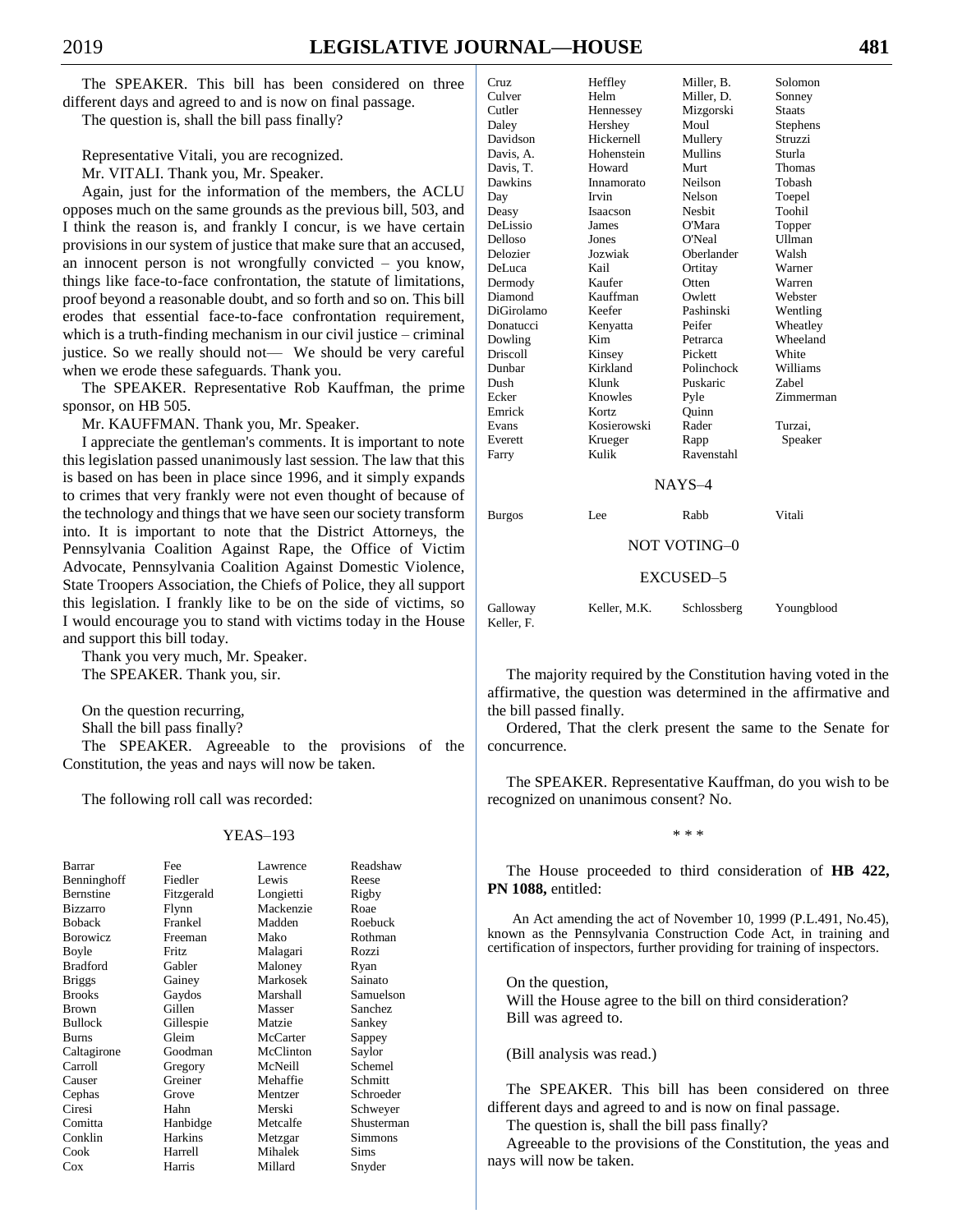The following roll call was recorded:

#### YEAS–196

| Barrar                 |
|------------------------|
| Benninghoff            |
| Bernstine              |
| Bizzarro               |
| <b>Boback</b>          |
| Borowicz               |
| Boyle                  |
| <b>Bradford</b>        |
| <b>Briggs</b>          |
| <b>Brooks</b>          |
| Brown                  |
| <b>Bullock</b>         |
| <b>Burgos</b>          |
| <b>Burns</b>           |
| Caltagirone            |
|                        |
| Carroll                |
| Causer                 |
| Cephas                 |
| Ciresi<br>$\mathsf{C}$ |
| Comitta<br>Conklin     |
|                        |
| Cook                   |
| Cox                    |
| Cruz<br>Culver         |
|                        |
| Cutler                 |
| Daley                  |
| Davidson               |
| Davis, A.              |
| Davis, T.              |
| Dawkins                |
| Day                    |
| Deasy                  |
| DeLissio               |
| Delloso                |
| Delozier               |
|                        |
| DeLuca                 |
| Dermody                |
| Diamond                |
| DiGirolamo             |
| Donatucci              |
| Dowling                |
| Driscoll               |
| Dunbar                 |
| Dush                   |
| Ecker                  |
| Emrick                 |
| Evans                  |
| Everett                |
| Farry                  |
|                        |
|                        |

Fee Lewis Readshaw Fiedler Longietti Reese Fitzgerald Mackenzie Rigby Bizzarro Flynn Madden Roae Boback Frankel Mako Roebuck Freeman Malagari Rothman Fritz Maloney Rozzi<br>Gabler Markosek Ryan Markosek Ryan Gainey Marshall Sainato Gaydos Masser Samuelson Brown Gillen Matzie Sanchez Gillespie McCarter Sankey Gleim McClinton Sappey Goodman McNeill Saylor Gregory Mehaffie Schemel Greiner Mentzer Schmitt Grove Merski Schroeder Hahn Metcalfe Schweyer Hanbidge Metzgar Shusterman Harkins Mihalek Simmons Harrell Millard Sims Harris Miller, B. Snyder Helm Miller, D. Solomon Hennessey Mizgorski Sonney Hershey Moul Staats Hickernell Mullery Stephens<br>
Hohenstein Mullins Struzzi Hohenstein Howard Murt Sturla Innamorato Neilson Thomas Davis, T. Irvin Nelson Tobash Isaacson Nesbit Toepel James O'Mara Toohil Jones O'Neal Topper DeLissio Jozwiak Oberlander Ullman Kail Ortitay Vitali Delozier Kaufer Otten Walsh Kauffman Owlett Warner Dermody Keefer Pashinski Warren Kenyatta Peifer Webster Kim Petrarca Wentling Kinsey Pickett Wheatley<br>
Rirkland Polinchock Wheeland Polinchock Wheeland Klunk Puskaric White Knowles Pyle Williams Dush Kortz Quinn Zabel Ecker Kosierowski Rabb Zimmerman Krueger Rader Evans Kulik Rapp Turzai, Lawrence Ravenstahl Speaker

NAYS–1

I ee

**Heffley** 

#### NOT VOTING–0

#### EXCUSED–5

| Galloway   | Keller, M.K. | Schlossberg | Youngblood |
|------------|--------------|-------------|------------|
| Keller, F. |              |             |            |

The majority required by the Constitution having voted in the affirmative, the question was determined in the affirmative and the bill passed finally.

Ordered, That the clerk present the same to the Senate for concurrence.

\* \* \*

The House proceeded to third consideration of **HB 223, PN 193,** entitled:

An Act authorizing the Department of General Services, with the approval of the Pennsylvania Historical and Museum Commission and the Governor, to grant and convey to French Azilum, Inc., certain lands situate in Asylum Township, Bradford County.

On the question, Will the House agree to the bill on third consideration? Bill was agreed to.

(Bill analysis was read.)

The SPEAKER. This bill has been considered on three different days and agreed to and is now on final passage.

The question is, shall the bill pass finally?

Agreeable to the provisions of the Constitution, the yeas and nays will now be taken.

The following roll call was recorded:

#### YEAS–197

Barrar Fee Lee Readshaw Benninghoff Fiedler Lewis Reese Bernstine Fitzgerald Longietti Rigby Bizzarro Flynn Mackenzie Roae Boback Frankel Madden Roebuck Borowicz Freeman Mako Rothman Boyle Fritz Malagari Rozzi<br>Bradford Gabler Maloney Ryan Briggs Gainey Markosek Sainato Brooks Gaydos Marshall Samuelson Brown Gillen Masser Sanchez Bullock Gillespie Matzie Sankey Burgos Gleim McCarter Sappey Burns Goodman McClinton Saylor<br>Caltagirone Gregory McNeill Schemel Caltagirone Gregory<br>Carroll Greiner Carroll Greiner Mehaffie Schmitt Causer Grove Mentzer Schroeder<br>Cephas Hahn Merski Schwever Ciresi Hanbidge Metcalfe Shusterman Comitta Harkins Metzgar Simmons Conklin Harrell Mihalek Sims Cook Harris Millard Snyder Cox Heffley Miller, B. Solomon<br>Cruz Helm Miller, D. Sonney Cruz Helm Miller, D. Culver Hennessey Mizgorski Staats Cutler Hershey Moul Stephens Daley Hickernell Mullery Struzzi Davidson Hohenstein Mullins Sturla Davis, A. Howard Murt Thomas Innamorato Dawkins Irvin Nelson Toepel Day Isaacson Nesbit Toohil Deasy James O'Mara Topper DeLissio Delloso Jozwiak Oberlander Vitali Delozier Kail Ortitay Walsh DeLuca Kaufer Otten Warner Dermody Kauffman Owlett Warren Diamond Keefer Pashinski Webster DiGirolamo Kenyatta Peifer Wentling Donatucci Kim Petrarca Wheatley Dowling Kinsey Pickett Wheeland Driscoll Kirkland Polinchock White

Gabler Maloney Ryan Hahn Merski Schwever

Dunbar Klunk Puskaric Williams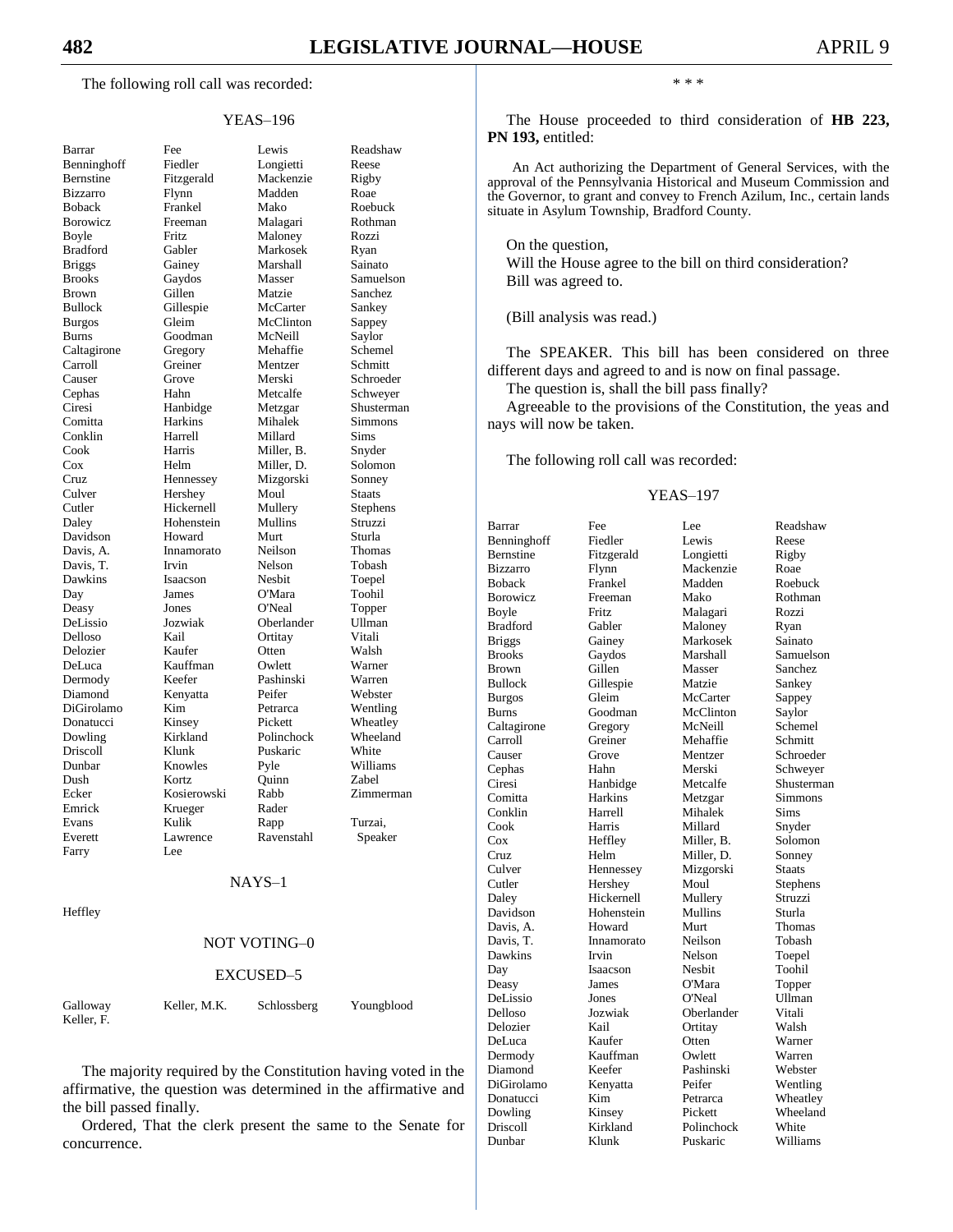# 2019 **LEGISLATIVE JOURNAL—HOUSE 483**

| Dush    | Knowles     | Pyle                | Zabel     |
|---------|-------------|---------------------|-----------|
| Ecker   | Kortz       | Ouinn               | Zimmerman |
| Emrick  | Kosierowski | Rabb                |           |
| Evans   | Krueger     | Rader               | Turzai,   |
| Everett | Kulik       | Rapp                | Speaker   |
| Farry   | Lawrence    | Ravenstahl          |           |
|         |             | $NAYS-0$            |           |
|         |             | <b>NOT VOTING-0</b> |           |

#### EXCUSED–5

Galloway Keller, M.K. Schlossberg Youngblood Keller, F.

The majority required by the Constitution having voted in the affirmative, the question was determined in the affirmative and the bill passed finally.

Ordered, That the clerk present the same to the Senate for concurrence.

## **REPORT OF COMMITTEE ON COMMITTEES**

The SPEAKER. The Speaker is in receipt of the following Committee on Committees supplemental report.

The following report was read:

#### COMMITTEE ON COMMITTEES

#### SUPPLEMENTAL REPORT

In the House of Representatives, April 9, 2019

#### Resolved that,

Representative Kosierowski, Lackawanna County, is elected a member of the Aging and Older Adult Services Committee *vice* Representative Cephas resigned.

Representative Kosierowski, Lackawanna County, is elected a member of the Agriculture and Rural Affairs Committee *vice* Representative Rozzi resigned.

Representative Kosierowski, Lackawanna County, is elected a member of the Game and Fish Committee *vice* Representative McNeill resigned.

Representative Johnson-Harrell, Philadelphia County, is elected a member of the Gaming Committee *vice* Representative Dawkins resigned.

Representative Johnson-Harrell, Philadelphia County, is elected a member of the Tourism Committee *vice* Representative Driscoll resigned.

Representative Johnson-Harrell, Philadelphia County, is elected a member of the Urban Affairs Committee *vice* Representative A. Davis resigned.

> Respectfully submitted, Rep. Margo Davidson Chairman Committee on Committees

On the question, Will the House adopt the resolution? Resolution was adopted.

## **CALENDAR CONTINUED**

## **CONSIDERATION OF HB 629 CONTINUED**

The SPEAKER. We are going to turn back to consideration of HB 629, page 3 of today's House calendar. This is on second consideration.

On the question recurring,

Will the House agree to the bill on second consideration as amended?

Mr. **ROTHMAN** offered the following amendment No. **A00697**:

Amend Bill, page 3, lines 12 through 14, by striking out "health care practitioner as" in line 12, all of line 13 and "No.48), known as the Health Care Facilities Act," in line 14 and inserting

licensed physician, physician's assistant or certified registered nurse practitioner

Amend Bill, page 4, line 5, by striking out "Signs" and inserting The clinical diagnosis of a patient by a licensed physician, physician's assistant or certified registered nurse practitioner of the presence of signs

Amend Bill, page 4, lines 8 and 9, by striking out "*,* including, but not limited to, *B. miyamotoi, B. mayonii, B. garinii* and *B. afzelii,*"

Amend Bill, page 4, line 14, by striking out "health care practitioner" and inserting

physician

7

Amend Bill, page 5, lines 17 through 30; page 6, lines 1 through 9; by striking out all of said lines on said pages

Amend Bill, page 6, line 10, by striking out "7" and inserting 6

Amend Bill, page 6, line 17, by striking out "180 DAYS AFTER THE DATE OF ENACTMENT OF THIS ACT" and inserting

the effective date of this section

Amend Bill, page 6, line 22, by striking out "DATE OF ENACTMENT OF THIS ACT" and inserting

effective date of this section

Amend Bill, page 6, lines 25 and 26, by striking out "DATE OF ENACTMENT OF THIS ACT" and inserting

effective date of this section

Amend Bill, page 6, line 27, by striking out "8" and inserting

On the question, Will the House agree to the amendment?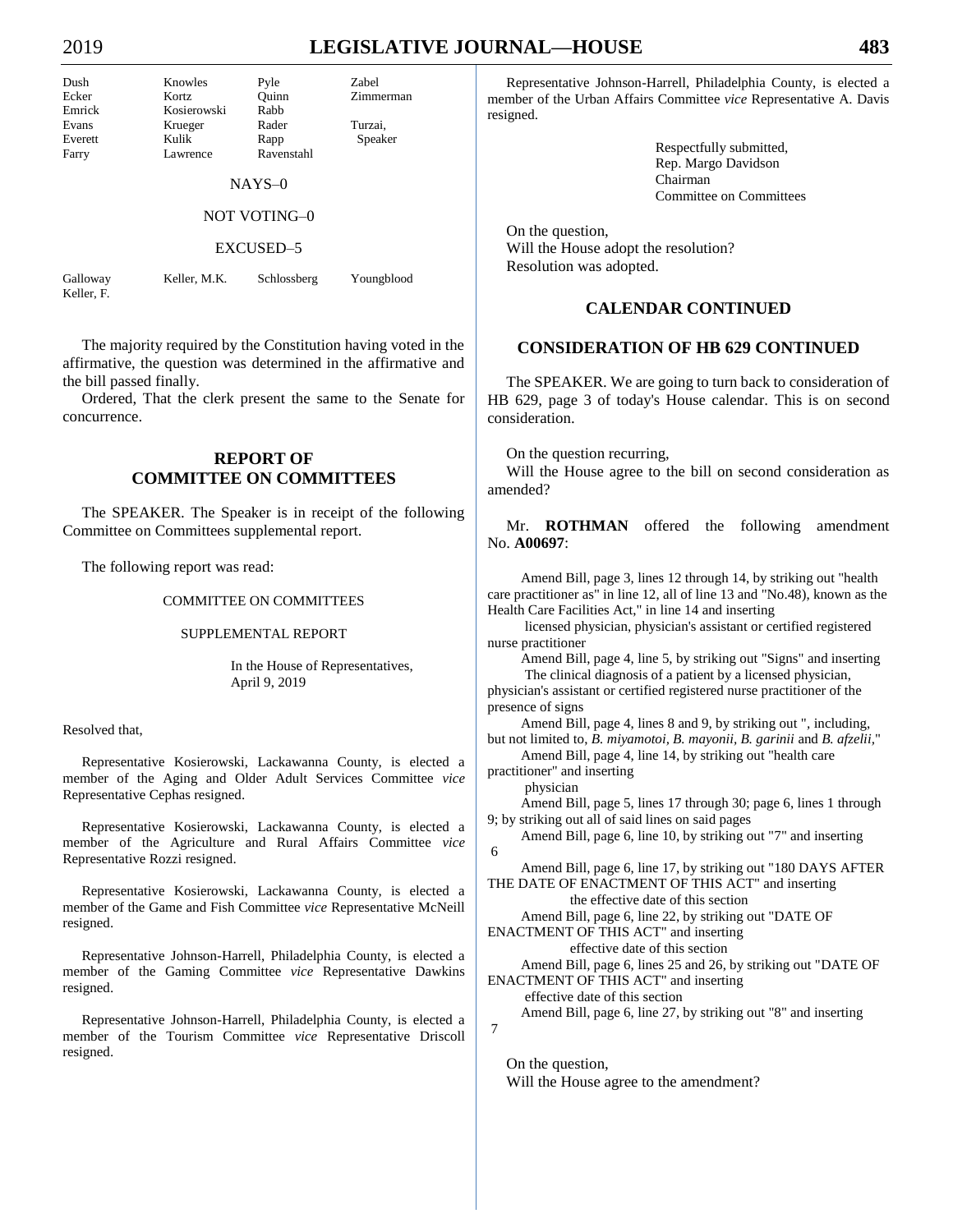## **PARLIAMENTARY INQUIRY**

## AMENDMENT DIVIDED

The SPEAKER. On amendment 00697, Representative Rothman is recognized.

Mr. ROTHMAN. Thank you, Mr. Speaker.

Mr. Speaker, in light of the amendment that was recently passed from Chairman Rapp, we have asked for a redraft for consistency. Instead of doing that, Mr. Speaker, I would like to request that my amendment be bifurcated and divided and to remove the part that is now conflicting, which I would withdraw, and only vote on the definitions contained within my amendment.

The SPEAKER. Okay. So the Parliamentarian has informed me, Clancy Myer has informed me, the Parliamentarian, that the request is to remove lines 18 and 19 of amendment 00697 to HB 629. And under rule 63, in consultation with the Parliamentarian, which allows for a division of a question, the Speaker has ruled that it is divisible and that lines 18 and 19 may be divided, set aside from amendment 00697.

Am I stating that correctly, Representative Rothman?

Mr. ROTHMAN. Yes, Mr. Speaker. Thank you. And if possible, to withdraw that section of the amendment.

The SPEAKER. Yes, because it is divisible, so it has been divided, and those two lines are withdrawn. The rest of the amendment for 697, which would include up to line 17 and then lines 20 through 24 of page 1 of that amendment and 1 through 10 of the second page of that amendment are still included in what you are offering.

On the question,

Will the House agree to the amendment as divided?

The SPEAKER. Yes, you may proceed on that amendment minus lines 18 and 19.

Mr. ROTHMAN. Mr. Speaker, Pennsylvania has a notorious distinction of being number one in the nation, probably number one in the world, in cases of Lyme disease. It is a devastating disease that we should do well to support Chairman Rapp's bill, the underlying bill, that would mandate that insurance companies treat long-term antibiotics. I am all for that.

My amendment, I believe in my heart, makes this bill better, and it makes the bill better because it does get some stakeholders to the table to say, yes, we can support it, but more importantly, it removes some confusion. So first of all, unbeknownst to me and surprising to me, there is no definition of "Lyme disease" that people agree to. On one side there was the Centers for Disease Control definition from a 2017 case, but it does not include surveillance. There is a West Virginia definition that is in the underlying bill that makes one very important distinction.

My amendment, the first part, uses the definition of "Lyme disease" that is in Act 83 of 2014 that this body passed and it became law, and that is that a licensed physician, a physician's assistant, or a nurse practitioner are the ones that can diagnose and prescribe medication for the treatment of Lyme disease, short-term or long-term. So the change that is in the bill that is problematic for me is that we use the term "health care practitioner" instead of physician, physician's assistant, or licensed nurse practitioner. The three people in the Commonwealth of Pennsylvania that can actually prescribe drugs are the ones that would be able to prescribe these drugs, and I do

not understand what the problem is when there is some, any bit of confusion, why we would not clarify it, and that is what my amendment does.

The second part is that in the definition of "Lyme disease," it starts with those three people in Act 83 and then it says in any other case that does not  $- I$  will read the language – any other case that "The clinical diagnosis of a patient by a licensed physician, physician's assistant or certified registered nurse practitioner of the presence of signs or symptoms compatible with acute, late-stage, persistent infection…." And it goes on to say, "The term includes infection that meets the surveillance criteria established by the Centers for Disease Control and Prevention and other acute and persistent manifestations of such an infection as determined by a physician." That is the definition in Act 83. That is what my amendment does, as opposed to the language that says, "a health care practitioner."

And now we have to go and in the bill it defines "health care practitioner" as "A health care practitioner as defined in section 103 of the act of July 19, 1979, known as the Health Care Facilities Act, who is authorized to prescribe medication in this Commonwealth." So that might be enough. Because it says who can prescribe medication, that might be enough, but look at the definition from 1979. "Health care practitioner" is "An individual who is authorized to practice some component of the healing arts by a license, permit, certificate or registration issued by a Commonwealth licensing agency or board." And so I am trying to remove who can diagnose, who can diagnose whether or not there is Lyme, which I think we all are in agreement that it should be diagnosed by a physician, a nurse practitioner, or a physician's assistant. And I think my amendments clarify that. It makes it a better bill, and that is why I am asking you for your support, but I am happy to answer any questions and take interrogation.

Thank you, Mr. Speaker.

The SPEAKER. Yes. Representative Kathy Rapp and then followed by Representative Pam DeLissio. Representative Rapp, and then we will call on you again.

Ms. RAPP. Thank you, Mr. Speaker.

This has been quite interesting watching this amendment move forth.

I stand to oppose the Rothman amendment. I want to thank my colleague from Cumberland County for his attempts to resolve some of the issues with this matter. Unfortunately, as we have all seen with the recent e-mails from the insurers, this amendment does not bring all insurers to a position of support. It does not even bring the insurers to a neutral position. But it does, however, cause the Lyme advocates who represent over 10,000 patients with Lyme disease to oppose the bill because of the removal or the new definition of provider. Provider in law, Mr. Speaker, across the board in health care, for prescribers is only for health-care practitioners, for those who can prescribe medications. We do not need a further definition for those who can prescribe. It is already clear in all health law.

I want to point the chamber's attention to the December 2018 report issued to Congress from the Tick-borne Disease Working Group, a Federal advisory committee established by the Department of Health and Human Services, which recommends the following: "Recommendation 7.6: Protect the rights of licensed and qualified clinicians to use individual clinical judgment, as well as recognized guidelines, to diagnose and treat patients in accordance with the needs and goals of each individual patient." This recommendation speaks directly to the Representative's amendment.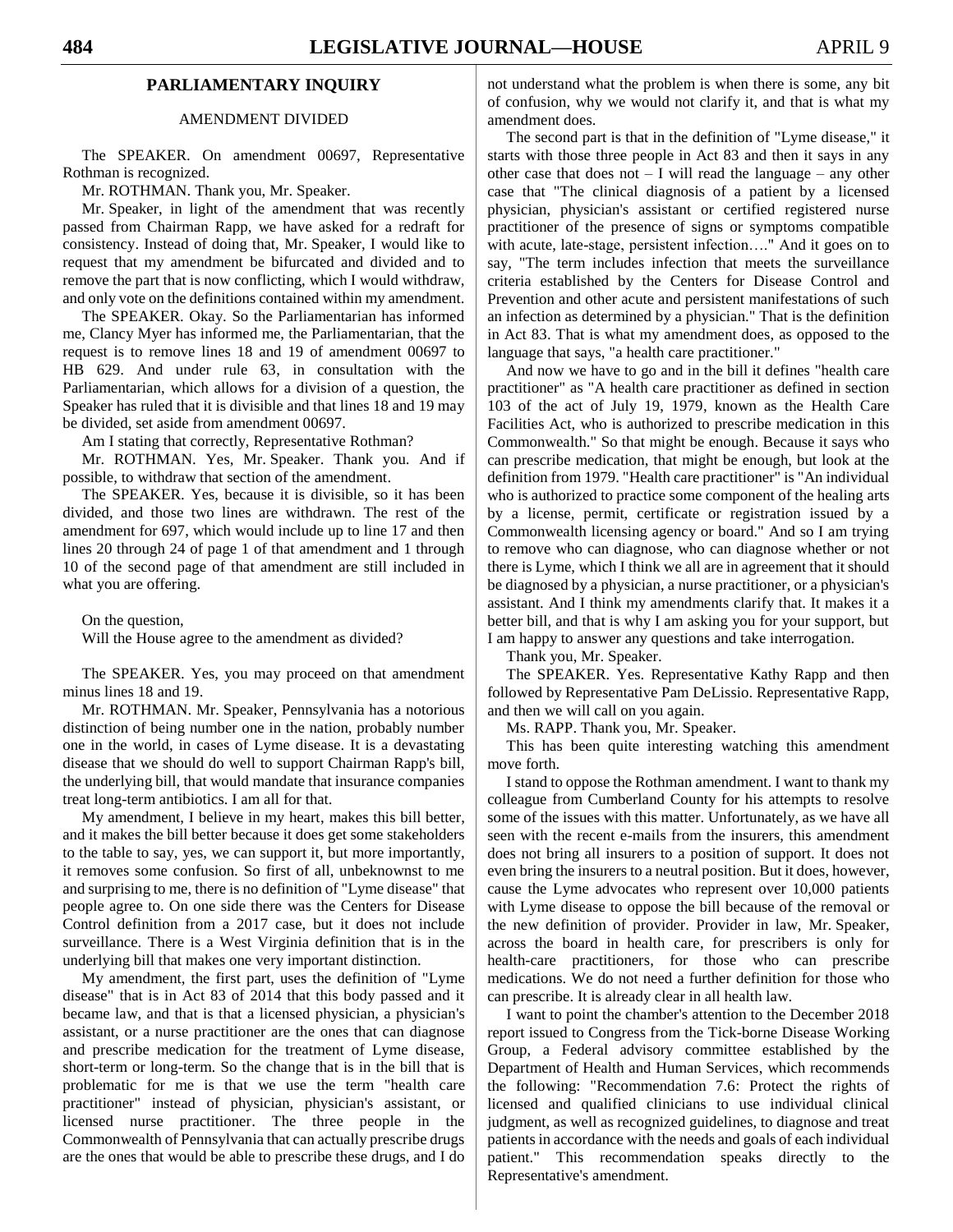Mr. Speaker, this amendment has the effect of taking the advocates' support away from the bill, and also when the maker of the amendment talks about the definition of "Lyme disease," he is overlooking the definition on page 3, line 27, of the bill. So I am asking the members to please vote "no" on this amendment. It is not needed. This bill has passed this chamber more than once in prior sessions, and I ask that you vote today in support of the people in Pennsylvania, Pennsylvania being number one in the nation for Lyme disease. I ask that you reject this amendment that muddies up the waters and vote "no" on this amendment.

Thank you, Mr. Speaker.

The SPEAKER. Thank you.

Representative Pam DeLissio.

Ms. DeLISSIO. Thank you, Mr. Speaker.

Mr. Speaker, will the maker of the amendment stand for interrogation?

The SPEAKER. He has indicated he will so stand, and you may proceed.

Ms. DeLISSIO. Thank you, Mr. Speaker.

Mr. Speaker, I am trying to get clarity myself on the reason for changing out the verbiage a licensed health-care provider and inserting instead physician, physician's assistant, and certified nurse practitioner. I ask this question because over the last several years some of us have worked really hard, offered very successful amendments that, in fact, have done the reverse to make sure that the entire appropriate health-care team is functioning to their fullest extent possible. So if perhaps it is in act – this 2014 act that is being cited, perhaps that was an oversight where we did not do that inclusively, but I am concerned and I would like to understand the maker's concern for replacing that language. Who does the maker think could also be involved in the discussion and why would we do that?

The SPEAKER. You may proceed, sir.

Mr. ROTHMAN. I am being redundant, but just to be clear, there is no health-care provider in the bill. It is "health care practitioner."

Ms. DeLISSIO. Practitioner.

Mr. ROTHMAN. And the definition of "health care practitioner" is from 1979. It is cited in the bill. It is from 40 years ago, which includes anyone "…who is authorized to practice some component of the healing arts…." Now, there are lots of healing arts that we may or may not recognize or we may or may not say, well, that is— Look, I mean, you can go to a chiropractor, you can go to a physical therapist, you can go to Reiki, you can go to massage therapy, there are lots of healing arts that provide great relief of pain and great health care to the people of the Commonwealth of Pennsylvania, but only three types of people in Pennsylvania are allowed to prescribe medication. Those are physicians, nurse practitioners, and physician's assistants, and they are the only ones that should be able to diagnose and treat for Lyme disease. There is not anybody else saying we cannot do that, so what is the problem with making that definition consistent with Pennsylvania law, as opposed to opening it up for some debate that someone who says, "I practice healing arts that may not be recognized by any physician group and I can now diagnose for a very serious disease." Half of all the tests on Lyme disease in Pennsylvania come back false-positive. Half of the people that are tested for Lyme disease are told, "You don't have it." And then they go and end  $up$  – they end up going years of chronic pain, years of thinking that there is something wrong with them and the doctor will not tell them. Why not have the physicians doing this diagnosis? Why would you allow –

open it up to anybody who is involved in a component of the healing arts? And I am not being critical of nonphysicians, but physicians, nurses, nurse practitioners, and physician's assistants, that is reasonable. So that is where I am, and I know you are as concerned about this as I am.

Ms. DeLISSIO. Mr. Speaker, I would offer that all of the folks—

The SPEAKER. Representative DeLissio, are you still on interrogation?

Ms. DeLISSIO. No, commenting on the amendment. Thank you, Mr. Speaker.

The SPEAKER. You want to comment? Yes, yes. Representative DeLissio, you may comment on the bill – or comment on the amendment.

Ms. DeLISSIO. Comment on the amendment.

So I offer that folks practice within their scope. So I, you know, am not aware of every single situation that is out there, but you are saying a citizen could not seek remedy or help from any number of practitioners that they may want to seek help from. That practitioner knows what their scope of practice is. There are pretty serious penalties out there if somebody tries to practice outside of their scope, and often somebody will make – often they make appropriate referrals to the correct folks.

So I agree with the prime sponsor of this bill that I think this amendment does not enhance the bill, actually adds confusion and runs the risk of sort of going backwards instead of going forward. So I will be a "no" vote on this amendment, and I would urge my colleagues to carefully consider their own votes. Thank you.

The SPEAKER. The leader, on the amendment.

Mr. CUTLER. Thank you, Mr. Speaker.

Mr. Speaker, I believe that the chairwoman has adequately expressed how her bill already addresses the prescriptive concerns that had been highlighted and I stand in support of her and the bill as she currently put it forward. I do agree that there are some major concerns with the false-positives that the gentleman has brought up regarding the testing, but I think that has more to do with the clinical nature of the disease and how it is determined because oftentimes it is a diagnosis by exclusion of multiple other reasons. And I think the most important thing from a practicality standpoint is, even with the adoption of this amendment, it does not garner any additional support, only that of a neutral position, and I would request, respectfully, that the gentleman withdraw the amendment, and should he not do so, I would urge a "no" vote. Thank you.

The SPEAKER. Does anybody else wish to speak on the amendment? The leader usually goes last, but if the prime sponsor of the amendment or the prime sponsor of the bill wishes to speak.

Representative Kathy Rapp, for the second time.

Ms. RAPP. Mr. Speaker, I again ask for a "no" vote. This amendment is not up on the screen, neither side of the aisle has had an opportunity to caucus or look at this amendment, and for all the reasons that the leader and my colleague from the other side of the aisle stated, I request again that the members vote "no" on this amendment.

Thank you, Mr. Speaker.

The SPEAKER. Staff, is the amendment— You can put the full amendment 00697 on the screen, what the amendment was. It is just the lines 18 and 19 are divisible and withdrawn, but people should have it on their screens. Representative, the amendment is on the screen, but 18 and 19 are divided and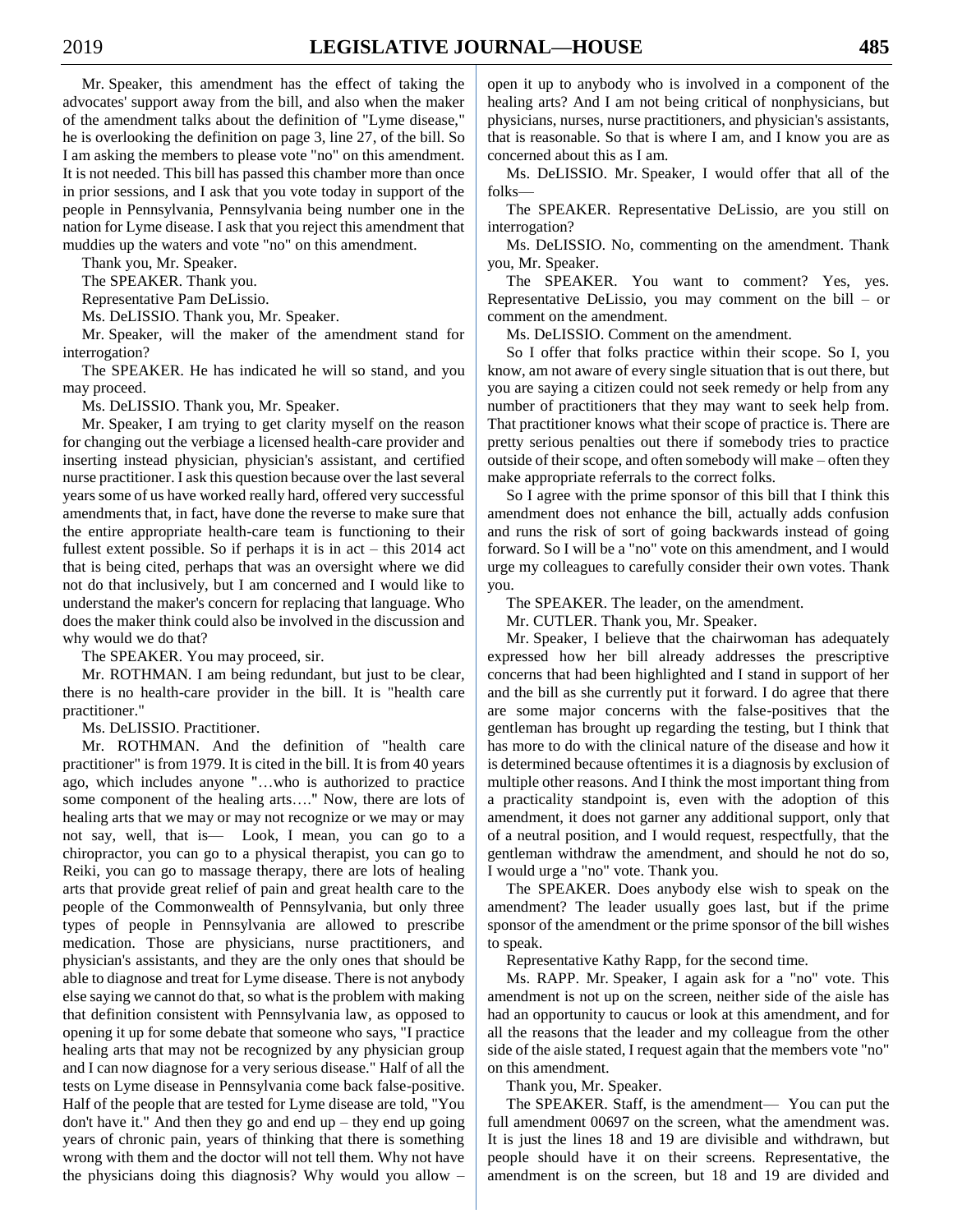withdrawn, lines 18 and 19 from the amendment; just so that everybody knows that it is on the screen. Lines 18 and 19 were divided out by rule 63 and have been withdrawn, those two lines.

Representative Vitali, on the amendment.

Mr. VITALI. I am just trying to get some clarification. So would the maker of the amendment stand for interrogation?

The SPEAKER. He has indicated he will so stand and, Representative Vitali, you may proceed.

Mr. VITALI. So broadly, bear with me, the bill itself provides long-term coverage for Lyme disease if approved by a broad category of medical provider, and your amendment narrows the category of people who can authorize this long-term coverage, it narrows it to just physicians. In other words, your amendment says a physician needs to authorize this long-term coverage for an insurance company to carry it – for an insurance company to cover it? Is that the essence of your amendment?

Mr. ROTHMAN. No, and I would defer to the maker of the underlying bill that her bill does not narrow it either. Right now there are only three people in Pennsylvania that can diagnose or prescribe medication, and those are the three that I am trying to clarify. If you go through the definition and you get into what is recognized by the Centers for Disease Control and Prevention, that would be covered. "The term includes infection that meets the surveillance criteria established by the Centers for Disease Control and Prevention," which is a good thing – that is broad – "and other acute and persistent manifestations of such an infection as determined by a physician." So after you meet all of those other definitions, if this is an evolving disease, evolving science in diagnosing this disease, if you do not meet any of that criteria, your one physician can say, "This is Lyme disease," and the insurance should cover it.

So it does not narrow it. My fear is with the definition of "health care practitioner," it is not the intention of the maker of the bill, but that could open it up for someone who is not a physician to diagnose, which then could cause violations of our other scope of practice and other laws and create confusion in the marketplace and also with the patient and the health-care provider or practitioner, which is the word they use.

Mr. VITALI. So your amendment is  $-$  the intent is to safeguard against a nurse or a physical therapist or another medical person who is not a physician from authorizing this treatment?

Mr. ROTHMAN. Yes, to clarify that, because I believe that the maker of the underlying bill believes that is already in the bill. I just think it needs to be clarified.

Mr. VITALI. Understood. Thank you.

On the question recurring, Will the House agree to the amendment as divided?

The following roll call was recorded:

#### YEAS–54

| Barrar          | Goodman  | McClinton | Solomon       |
|-----------------|----------|-----------|---------------|
| <b>Bradford</b> | Hanbidge | Mentzer   | <b>Thomas</b> |
| <b>Brooks</b>   | Harris   | Mihalek   | Tobash        |
| <b>Bullock</b>  | Helm     | Mullery   | Topper        |
| Carroll         | James    | Neilson   | Vitali        |
| Davidson        | Jones    | Nelson    | Walsh         |
| Dawkins         | Keefer   | Nesbit    | Warner        |
| Day             | Kim.     | O'Mara    | Warren        |
| Delozier        | Kinsey   | Petrarca  | Wheeland      |
| Dermody         | Klunk    | Pickett   | White         |

| Dowling           | Knowles     | Rothman         | Zabel      |
|-------------------|-------------|-----------------|------------|
| Ecker             | Lawrence    | Sanchez         |            |
| Gaydos            | Lewis       | Schemel         | Turzai,    |
| Gleim             | Mako        | Schroeder       | Speaker    |
|                   |             |                 |            |
|                   |             | <b>NAYS-143</b> |            |
| Benninghoff       | Everett     | Krueger         | Rabb       |
| Bernstine         | Farry       | Kulik           | Rader      |
| <b>Bizzarro</b>   | Fee         | Lee             | Rapp       |
| <b>Boback</b>     | Fiedler     | Longietti       | Ravenstahl |
| Borowicz          | Fitzgerald  | Mackenzie       | Readshaw   |
| Boyle             | Flynn       | Madden          | Reese      |
| <b>Briggs</b>     | Frankel     | Malagari        | Rigby      |
| <b>Brown</b>      | Freeman     | Maloney         | Roae       |
| <b>Burgos</b>     | Fritz       | Markosek        | Roebuck    |
| Burns             | Gabler      | Marshall        | Rozzi      |
| Caltagirone       | Gainey      | Masser          | Ryan       |
| Causer            | Gillen      | Matzie          | Sainato    |
| Cephas            | Gillespie   | McCarter        | Samuelson  |
| Ciresi            | Gregory     | McNeill         | Sankey     |
| Comitta           | Greiner     | Mehaffie        | Sappey     |
| Conklin           | Grove       | Merski          | Saylor     |
| Cook              | Hahn        | Metcalfe        | Schmitt    |
| $\cos$            | Harkins     | Metzgar         | Schwever   |
| Cruz              | Harrell     | Millard         | Shusterman |
| Culver            | Heffley     | Miller, B.      | Simmons    |
| Cutler            | Hennessey   | Miller, D.      | Sims       |
| Daley             | Hershey     | Mizgorski       | Snyder     |
| Davis, A.         | Hickernell  | Moul            | Sonney     |
| Davis, T.         | Hohenstein  | Mullins         | Staats     |
| Deasy             | Howard      | Murt            | Stephens   |
| DeLissio          | Innamorato  | O'Neal          | Struzzi    |
| Delloso           | Irvin       | Oberlander      | Sturla     |
| DeLuca            | Isaacson    | Ortitay         | Toepel     |
| Diamond           | Jozwiak     | Otten           | Toohil     |
| <b>DiGirolamo</b> | Kail        | Owlett          | Ullman     |
| Donatucci         | Kaufer      | Pashinski       | Webster    |
| Driscoll          | Kauffman    | Peifer          | Wentling   |
| Dunbar            | Kenyatta    | Polinchock      | Wheatley   |
| Dush              | Kirkland    | Puskaric        | Williams   |
| Emrick            | Kortz       | Pyle            | Zimmerman  |
| Evans             | Kosierowski | Quinn           |            |
|                   |             |                 |            |

## NOT VOTING–0

#### EXCUSED–5

| Galloway      | Keller, M.K. | Schlossberg | Youngblood |
|---------------|--------------|-------------|------------|
| $K$ eller $F$ |              |             |            |

Less than the majority having voted in the affirmative, the question was determined in the negative and the amendment as divided was not agreed to.

On the question recurring,

Will the House agree to the bill on second consideration as amended?

The SPEAKER. The other amendment has been withdrawn, which was amendment 695 because it would have had to have been redrafted and the maker agreed to withdraw the amendment.

On the question recurring,

Will the House agree to the bill on second consideration as amended?

Bill as amended was agreed to.

The SPEAKER. The bill as amended will be reprinted.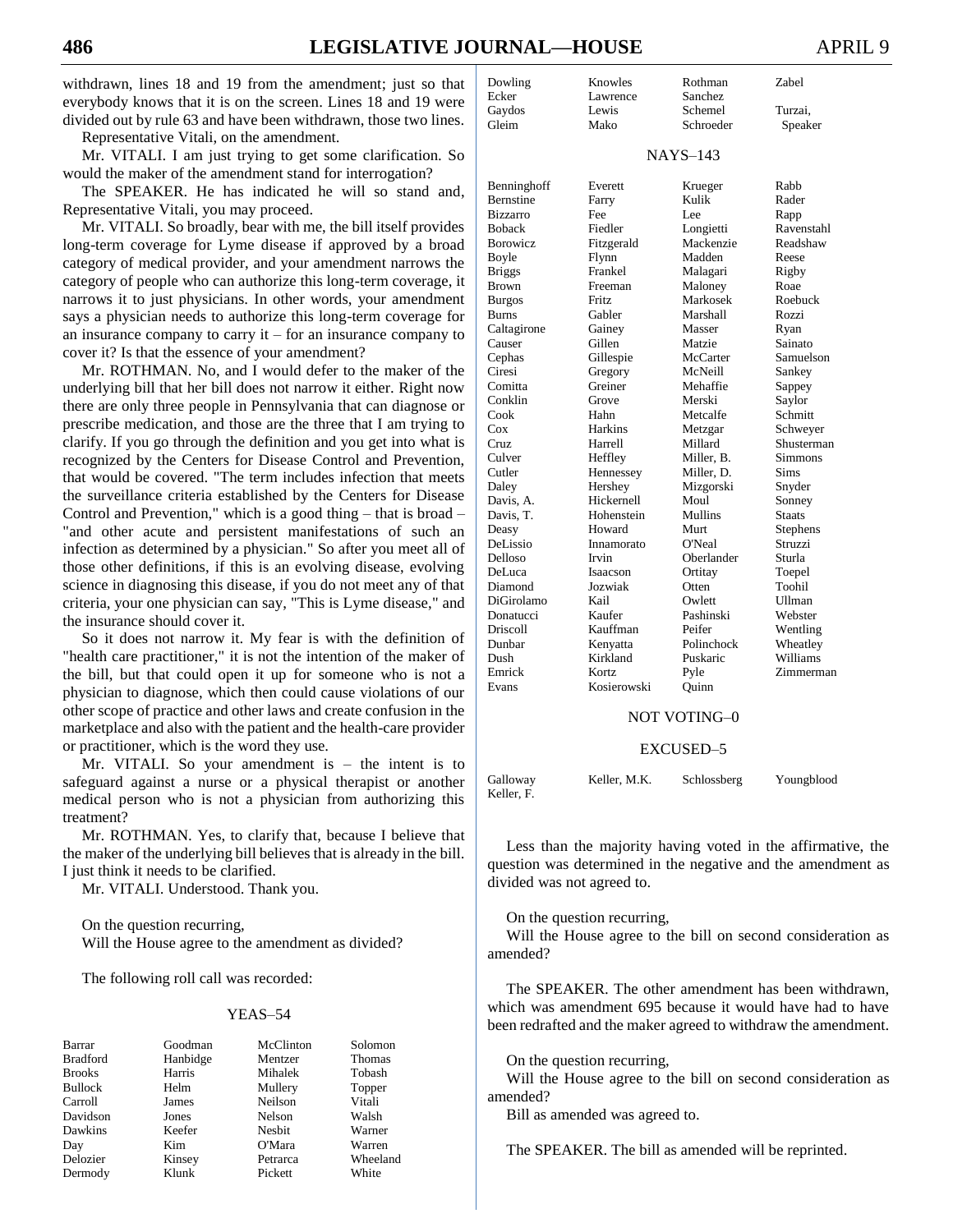## **SENATE MESSAGE**

## JOINT SESSION

The clerk of the Senate, being introduced, presented the following extract from the Journal of the Senate, which was read as follows:

> In the Senate April 9, 2019

RESOLVED, (the House of Representatives concurring), That the Senate and House of Representatives meet in Joint Session, Wednesday, April 10, 2019, at 11:30 a.m. in the Hall of the House of Representatives for the purpose of memorializing the tragic events of October 27, 2018, at the Tree of Life Synagogue in Pittsburgh, PA.

Ordered, That the clerk present the same to the House of Representatives for its concurrence.

On the question, Will the House concur in the resolution of the Senate? Resolution was concurred in.

Ordered, That the clerk inform the Senate accordingly.

## **ANNOUNCEMENT BY SPEAKER**

The SPEAKER. Members, tomorrow we will start at 11 a.m. on the House floor, but at 11:30 the Senate and House of Representatives will be meeting here in joint session tomorrow, Wednesday, April 10, 2019, for the purpose of memorializing the tragic events of October 27, 2018, at the Tree of Life Synagogue in Pittsburgh, Pennsylvania. We would ask all members, of course, to be here at the start of the session at 11 a.m., but the joint session will begin at 11:30 a.m.

### **ANNOUNCEMENT BY MR. DiGIROLAMO**

The SPEAKER. Representative Gene DiGirolamo is recognized on unanimous consent, I believe for a committee announcement, sir, and you may proceed, Chair.

Mr. DiGIROLAMO. Thank you, Mr. Speaker.

I would like to remind the members of the Human Services Committee and the Tourism Committee that there will be a joint hearing tomorrow at 9 a.m. in G-50 Irvis Office Building. The topic of the hearing will be traveling with a disability. Tourism and Human Services at 9 a.m., G-50 Irvis Office Building. Thank you.

## **ANNOUNCEMENT BY MR. KAIL**

The SPEAKER. Representative Josh Kail, come up to the rostrum up here up front, sir. Representative Kail is recognized on unanimous consent.

Mr. KAIL. Thank you, Mr. Speaker.

I just wanted to say happy birthday to my daughter, Cleopatra. She is my sixth child and she is turning 1 today. So I love you, sweetheart. I am looking forward to seeing you tomorrow. Thank you, Mr. Speaker.

## **TRANSPORTATION COMMITTEE MEETING**

The SPEAKER. Representative Tim Hennessey, I believe, as chair of Transportation has a committee announcement. You may proceed, sir.

Mr. HENNESSEY. Thank you, Mr. Speaker.

The House Transportation Committee will hold a voting meeting tomorrow at the call of the Chair in B-31 of the Main Capitol. On the agenda are HB 364 dealing with lighting equipment for certain school vehicles, HB 632 dealing with odometer disclosure requirements, HB 634 dealing with organized motorcycle processions, and four other bills dealing with bridge designations, and any other business that might come before the committee.

Thank you, Mr. Speaker.

The SPEAKER. Thank you, Mr. Chair.

The House Transportation Committee will hold a voting meeting tomorrow at the call of the Chair in B-31 of the Main Capitol.

## **LOCAL GOVERNMENT COMMITTEE MEETING**

The SPEAKER. Representative Dan Moul, the chair of the Local Government Committee, for a committee announcement. Representative Moul.

Mr. MOUL. Thank you, Mr. Speaker.

Just a reminder to the Local Government Committee members, tomorrow there is an informational meeting in B-31 Main Capitol, from 9:30 to 11 tomorrow morning; B-31 for the Local Government Committee.

Thank you, Mr. Speaker.

The SPEAKER. Thank you very much, Mr. Chair.

The Local Government Committee will have an informational meeting tomorrow morning from 9:30 to 11 in B-31 Main Capitol.

## **AGRICULTURE AND RURAL AFFAIRS COMMITTEE MEETING**

The SPEAKER. Representative Marty Causer, the chair of the Agriculture and Rural Affairs Committee, for a committee announcement. Representative Causer.

Mr. CAUSER. Thank you, Mr. Speaker.

Mr. Speaker, a reminder to the members of the House Agriculture and Rural Affairs Committee that the committee is having an informational meeting tomorrow at 9 a.m. in room 60, East Wing, to discuss milk hauling and HB 915.

Thank you, Mr. Speaker.

The SPEAKER. Thank you, Mr. Chair.

The Agriculture and Rural Affairs Committee will be having an informational meeting tomorrow at 9 a.m. in room 60, East Wing, to discuss milk hauling and HB 915.

## **VOTE CORRECTION**

The SPEAKER. Representative Doyle Heffley is recognized on unanimous consent.